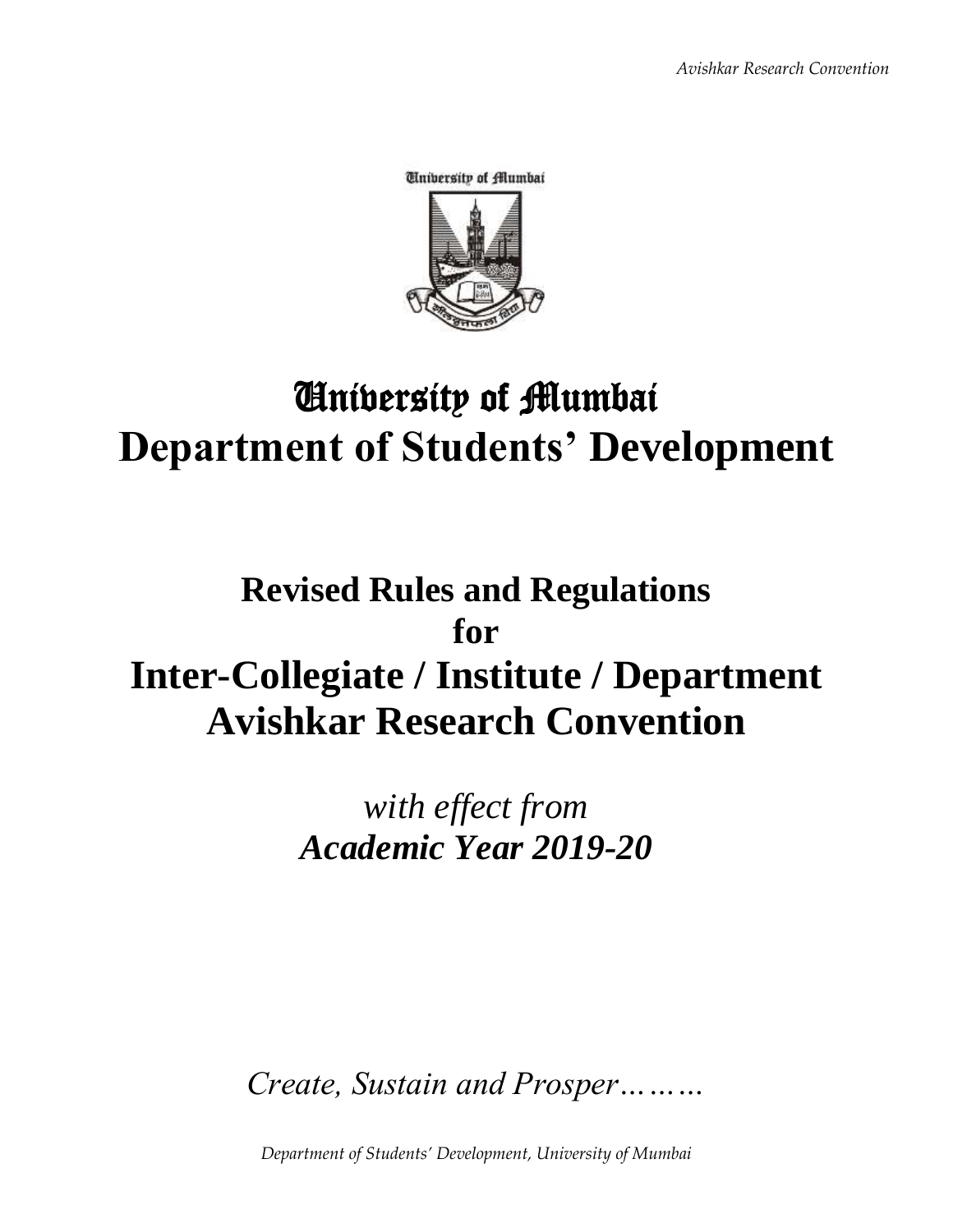#### **Avishkar Research Convention Introduction**

The frontiers of education are changing every day. We are moving from the knowledge based society to a society of innovation and thus research becomes one of the most important components of higher education. Today, one of the indices for the measurement of the potential of any educational institution is its research activity. All stakeholders namely students, teachers and other entities in the higher educational institutes should be enthused to engage themselves in research at various levels.

It is essential to unveil the unknown and unexplored areas of knowledge in all fields of academic enquiry. Due to the increasing requisite of interdisciplinary approach, no discipline goes untouched from the research activity. Keeping in view the new challenges, the then Hon'ble Governor of Maharashtra and the Chancellor of the Universities in the State of Maharashtra, Shri. S.M. Krishna had initiated Avishkar Research Convention in the academic year 2007-2008. The convention is designed with the intention to develop a research culture and scientific temper among the students, scholars and teachers from under-graduate to doctoral level in the state of Maharashtra.

The activity will also help to develop skill, review new dimensions of explored areas of knowledge as well as the unexplored areas of enquiry.

The University of Mumbai has a long tradition of 162 years with more than 810 colleges and over 8 lacs students studying in various departments, institutions and affiliated colleges. It shall be the collective responsibility of all of us to sensitize the students and teachers about the convention and build confidence among them to venture into research.

#### **Objectives**

- To identify the hidden innovative scientific talents and capacities of students.
- To provide opportunities for inculcating research attitude in the students and teachers.
- To create academically sound youth by developing knowledge, skill and attitude of research.
- To promote aptitude with emphasis on high standards of research and development activities for the benefit of students and teachers.
- To explore the active student centred paradigm of education.
- To open new channels of scholarly research between faculty and students.
- To excel active learning standards of research.
- To develop personality and communication skills among the students.
- To produce a research scholars commensurate with the need of future.
- To promote the interaction among the students for the exchange of various aspects of research by organizing collegiate and inter-collegiate research activities.
- To encourage the students to participate in research activities at inter-collegiate, district, university and state levels.
- To felicitate and recognize students' achievements by offering awards and honours.
- To provide financial assistance in the form of fellowship / scholarship to the selected researchers and teachers for innovative research development.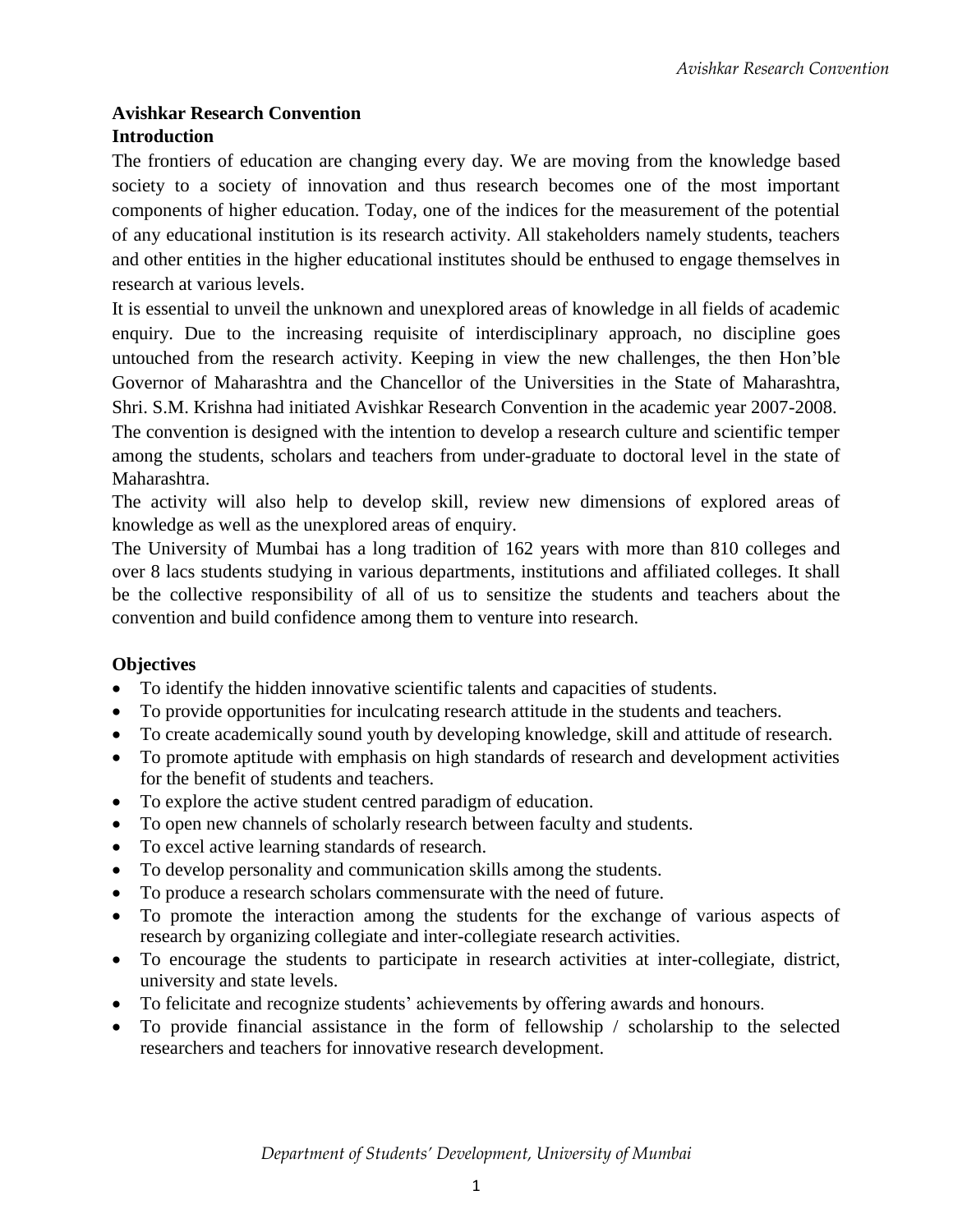# **Committee for Revision of Rules and Regulations for Inter-Collegiate / Institute / Department Avishkar Research Convention**

| Dr. Sunil Patil           | Director,<br>Department of Students' Development,<br>University of Mumbai | Chairman |
|---------------------------|---------------------------------------------------------------------------|----------|
| Dr. (Mrs.) Minakshi Gurav | O.S.D., Avishkar Research Convention,<br>University of Mumbai             | Member   |
| Dr. K. George Abraham     | SIES College of Arts, Science and<br>Commerce, Sion, Mumbai               | Member   |
| Dr. Mukesh Patil          | Ramrao Adik Institute of Technology,<br>Nerul, Navi Mumbai                | Member   |
| Dr. Bhushan Langi         | Satish Pradhan Dnyanasadhana College,<br>Thane                            | Member   |
| Dr. Ghanasham Sathe       | Dapoli Urban Bank Senior Science College,<br>Dapoli, Dist.-Ratnagiri      | Member   |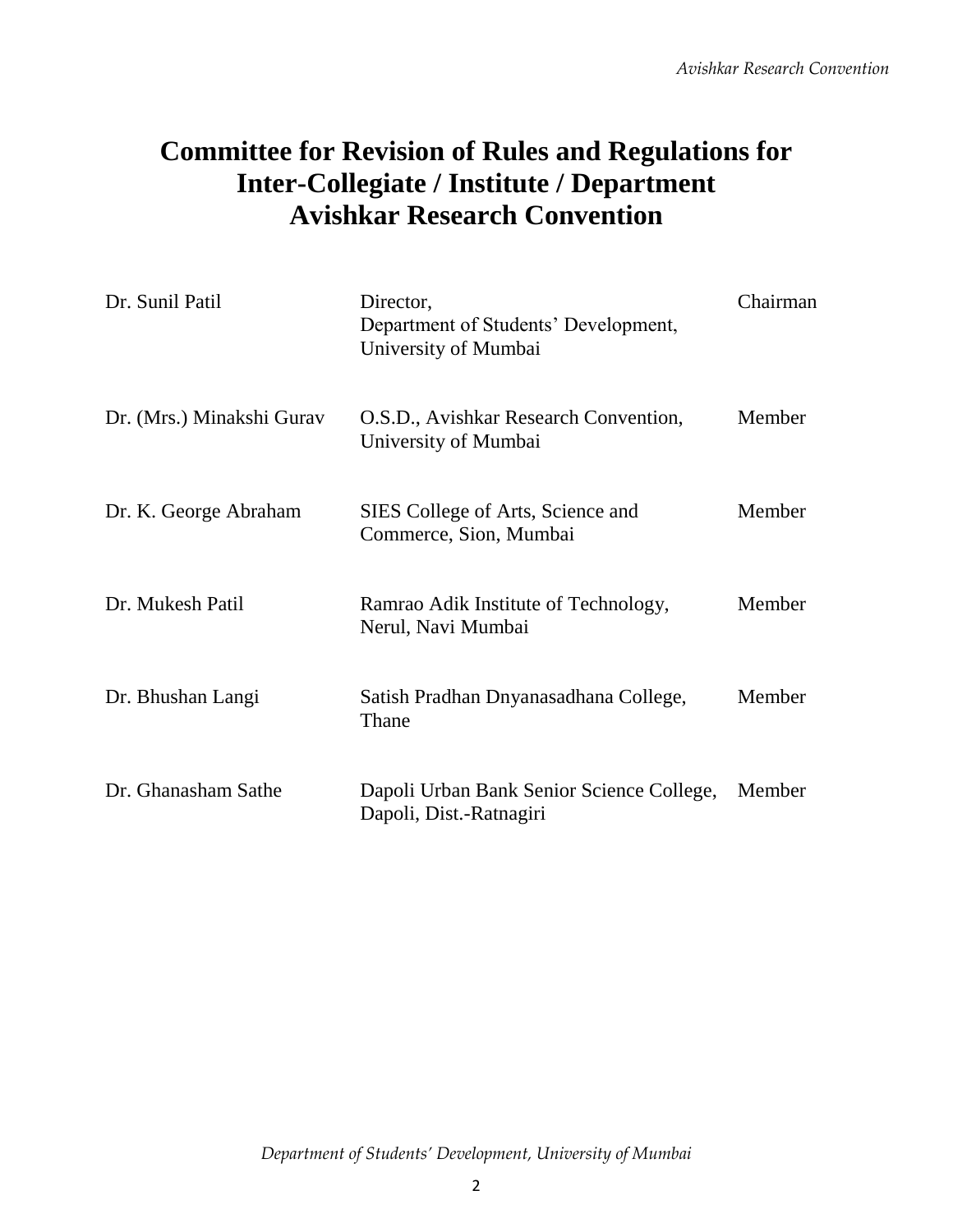# **Revised Rules and Regulations**

### **1. Categories and Levels**

Students of the University are allowed to participate in any of the following category / discipline irrespective of their own discipline / course.

#### **Categories / Disciplines**

Category 1: Humanities, Languages and Fine Arts Category 2: Commerce, Management and Law Category 3: Pure Sciences Category 4: Agriculture and Animal Husbandry Category 5: Engineering and Technology Category 6: Medicine and Pharmacy The students can participate in above disciplines in the following level where fit eligible.

#### **Levels**

Level 1: Undergraduate Students (UG) Level 2: Postgraduate Students (PG) Level 3: Post PG Students (PPG)

Level 4: In-service Teachers (TH)

#### **2. Areas Covered under each Category**

#### **Category 1: Humanities, Languages and Fine Arts**

It covers research areas like languages, social sciences, fine arts, education, humanities and other related fields which are of social interest like agricultural extension, preventive medicine and veterinary sciences, etc.

#### **Category 2: Commerce, Management and Law**

It covers research areas like commerce, accountancy, management, law and other fields where these disciplines are applicable.

#### **Category 3: Pure Sciences**

It covers areas like all basic sciences, soil sciences, home sciences and other fields like biotechnology, microbiology, environmental sciences, life sciences, biochemistry, biophysics, bioanalytical, etc.

#### **Category 4: Agriculture and Animal Husbandry**

It covers areas like horticulture, agriculture, agronomy, entomology, fisheries, animal husbandry and other fields like biotechnology, microbiology, biophysics, biochemistry, bioanalytical chemistry, etc. where agricultural and animal husbandry aspects are covered.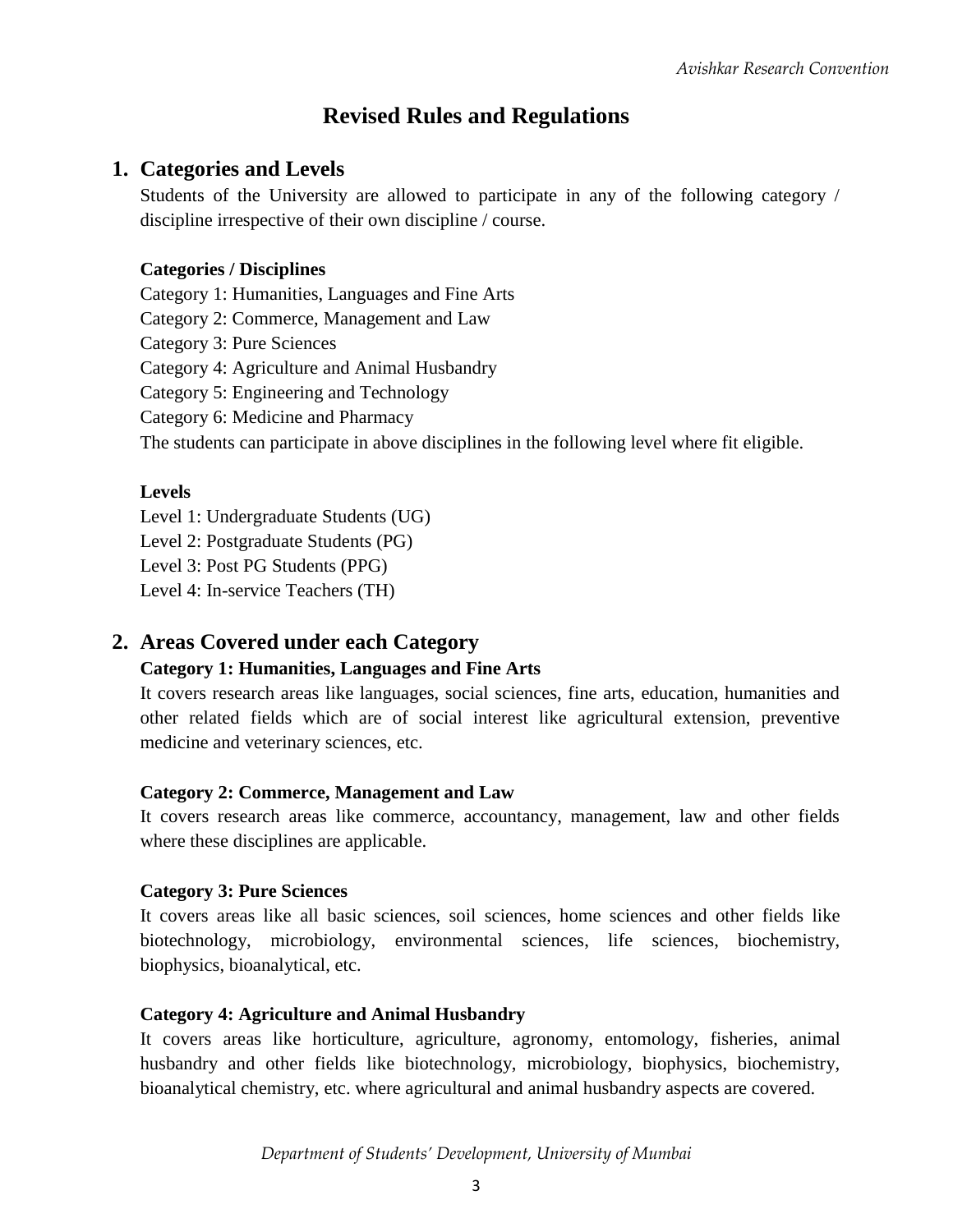#### **Category 5: Engineering and Technology**

It covers all branches of engineering and technology. It also includes computer science, information technology, agricultural engineering, food technology, dairy technology, biophysics, biomedical and biosensor, etc. where engineering and technology aspects are covered.

#### **Category 6: Medicine and Pharmacy**

It covers all branches of medicine and pharmacy. It also includes veterinary medicine, preventive medicine, epidemiology, clinical studies, etc.

### **3. The General Eligibility Criteria for Participation**

- The student must be full time bonafide student enrolled under University of Mumbai for UG / PG / M.Phil. / Ph.D. programme or any diploma course of a minimum duration of one academic year.
- Students enrolled in correspondence course in Recognized Institute / Centres or Departments of University of Mumbai **are not eligible.**
- Casual students, external students and students pursuing only bridge course from University of Mumbai and Colleges / Recognized Institutes affiliated to University of Mumbai **are not eligible.**
- Students having provisional admission **are not eligible**.
- Student can represent only that College / Recognized Institute / Department of University of Mumbai from where he / she is pursuing his / her degree / diploma.
- Student should have valid identity card of the College / Recognized Institute / Department of University of Mumbai from where he / she is pursuing his / her degree / diploma.
- Student migrating from other University can participate only when his / her admission is regularized and he / she gets admitted as bonafide student.
- Students can present their research project in group with maximum number of students not exceeding five. However, at State level **only one student from the group** will represent the University of Mumbai.
- **Student from any discipline can participate in any category to which their research project fits.**
- Student can present their research project in English or Marathi or Hindi language.
- Any disqualification of participant from the given criteria may result in removal of the contingent from the Avishkar Research Convention and the candidate also will be debarred from participating in the Avishkar Research Convention to be held in the following years.
- Ethics of research must be delicately observed by students and his / her mentor.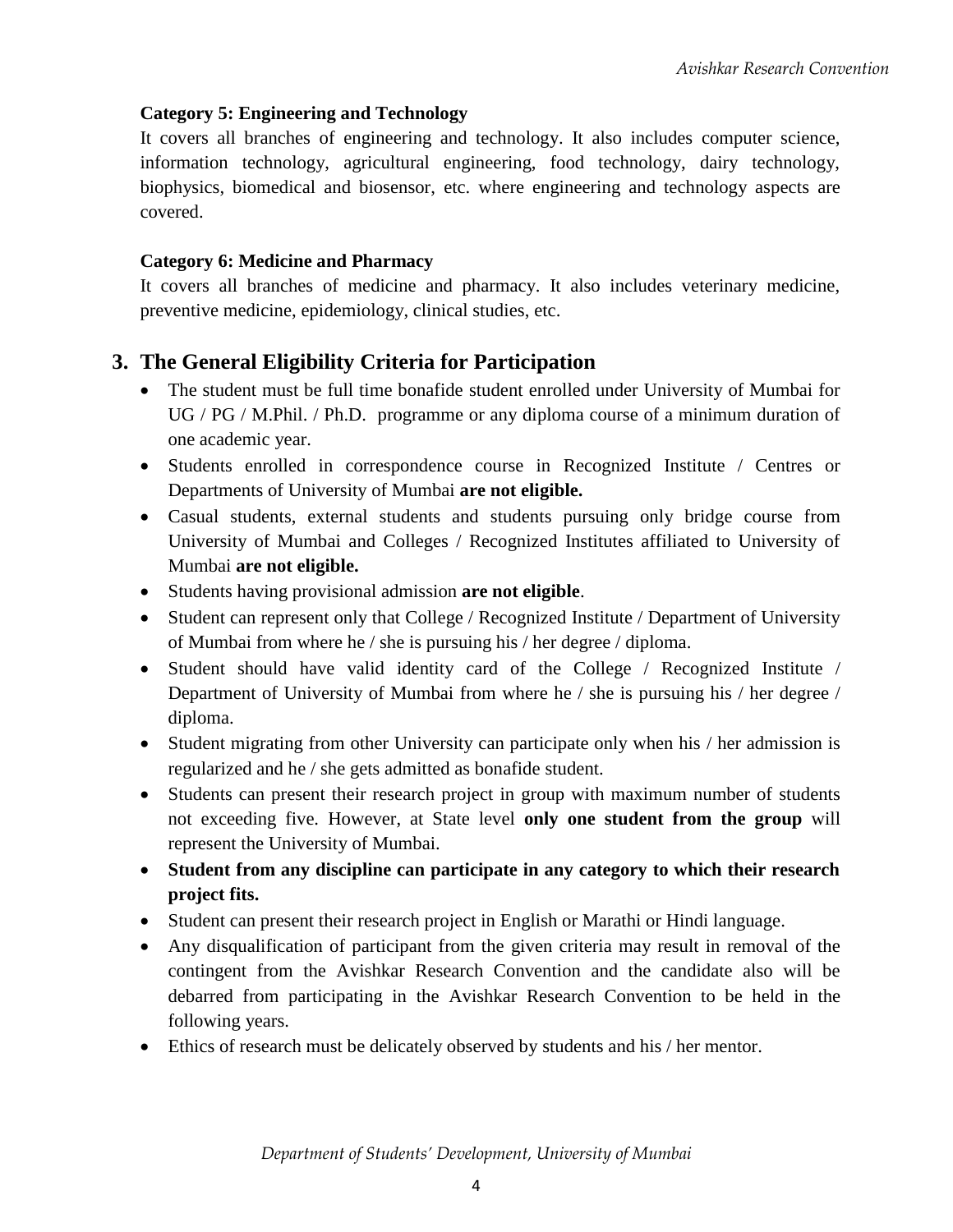### **4. Eligibility Criteria for Categories and Levels**

The rules for each level are as follows

#### **Undergraduate Students (UG)**

- a) Student pursuing any bachelor degree or diploma (of duration not less than one academic year) after their  $12<sup>th</sup>$  class examination and enrolled under University of Mumbai is eligible.
- b) The age of the student should not be more than 25 years as on 28<sup>th</sup> February of the academic year in which competition is being held.

#### **Post-Graduate Students (PG)**

- a) Student pursuing any master degree or post graduate diploma (of duration not less than one academic year) after their degree examination and enrolled under University of Mumbai is eligible.
- b) The age of the student should not be more than **30 years** as on 28<sup>th</sup> February of the academic year in which competition is being held.

#### **Post PG Students (PPG)**

- a) Student acquired post graduate degree / diploma and pursuing / duly registered for M.Phil. / Ph.D. / D.Sc. / D.Litt. degree under University of Mumbai is eligible.
- b) Student pursuing Post-doctoral Research under University of Mumbai is also eligible.
- c) Student who has submitted their synopsis / thesis for his/her M.Phil. / Ph.D. degree and his/her viva-voce examination is awaited is also eligible.
- d) Student who has successfully completed his/her viva-voce examination for his/her M.Phil. / Ph.D. Degree is not eligible.
- e) There is **no age limit** for the Post PG students.

#### **Teachers (TH)**

- a) Teacher must be an approved teacher of University of Mumbai.
- b) Teacher must be pursuing his/her M.Phil. / Ph.D. degree and must be registered under University of Mumbai.
- c) Teacher who has submitted his/her synopsis / thesis for his/her M.Phil. / Ph.D. degree and his/her viva-voce examination is awaited is also eligible.
- d) Teacher who has successfully completed his/her viva-voce examination for his/her M.Phil. / Ph.D. degree is not eligible.
- e) There is **no age limit** for the teacher.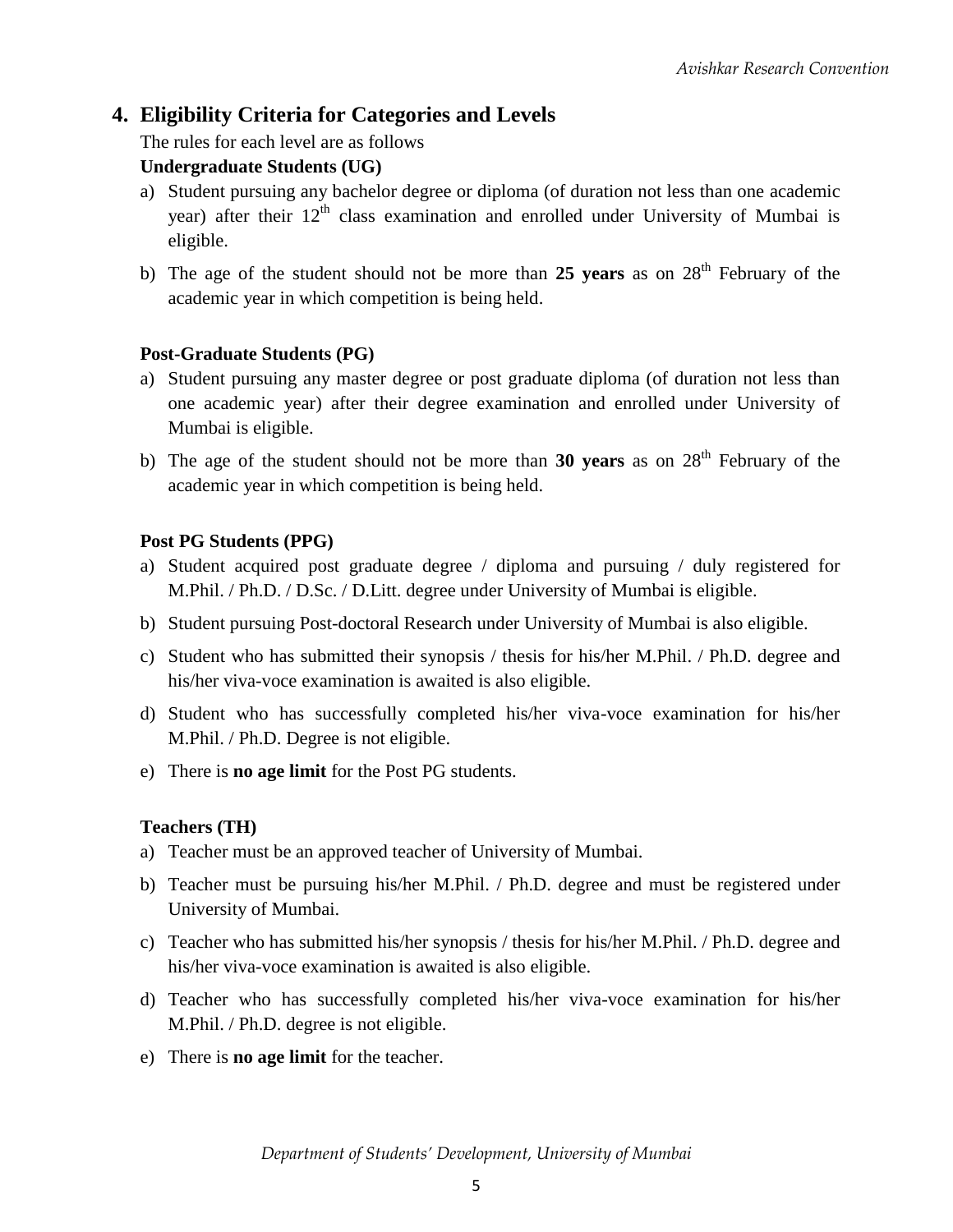# **5. Mode of Convention / Competition**

Avishkar Research Convention is conducted at various levels.

#### **Intra-Collegiate / Institute / Department Level**

- Each college can depute maximum 48 research projects for the Zonal / District Level not exceeding more than 6 research projects in each level per category.
- Each college should conduct Intra-collegiate / Institute / Department Avishkar Research Convention to select best 48 research projects. The research projects are expected to be evaluated and mentored by the reputed personnel of the respective research fields.
- The research projects should be short listed on the basis of the poster and / or model presentation. The short listed research projects should be evaluated based on power point presentation.
- The time for poster / model presentation is 3 minutes and the time of discussion will vary according to the judges' choice. But the maximum time of discussion is 7 minutes.
- The time for power point presentation is not more than 10  $(8 + 2)$  minutes, which will be followed by discussion. However the time of discussion will vary according to the judges' choice. But the maximum time of discussion is 5 minutes.
- Use of fireworks, arms at the venue of competition / convention is strictly prohibited. However, if it is unavoidable for an exhibit, its imitation may be used with the prior permission of Principal.
- The selected research projects should be refined by the experts before deputation to the Zonal / District Level.
- If number of entries of research projects exceeds 48 by the mistake of the College / Recognized Institute / Department of University of Mumbai then right of cancellation of specified entries will be reserved with Director, Students' Development. Such cancelled entries of research projects should not be considered for declaration of merit at Zonal / District / University Avishkar Research Convention as well as Category-wise Championship Trophies / University Overall Runner Championship Trophy / University Overall Championship Trophy.

#### **Zonal / District Level**

- The Inter-collegiate Zonal / District Level Avishkar Research Convention will be conducted on behalf of University in different Zones / Districts as declared by University of Mumbai. The Zones / Districts will be declared by Director, Students' Development, University of Mumbai with the permission of Board of Students' Development in the beginning of the academic year.
- The Zonal / District Level Avishkar Research Convention will be conducted according to the time table declared by Director, Students' Development in the beginning of the academic year. It may be revised according to the schedule of examinations of UG and PG Programmes. The Director, Students' Development shall declare the revised time table 20 days before of the actual Convention/Competition.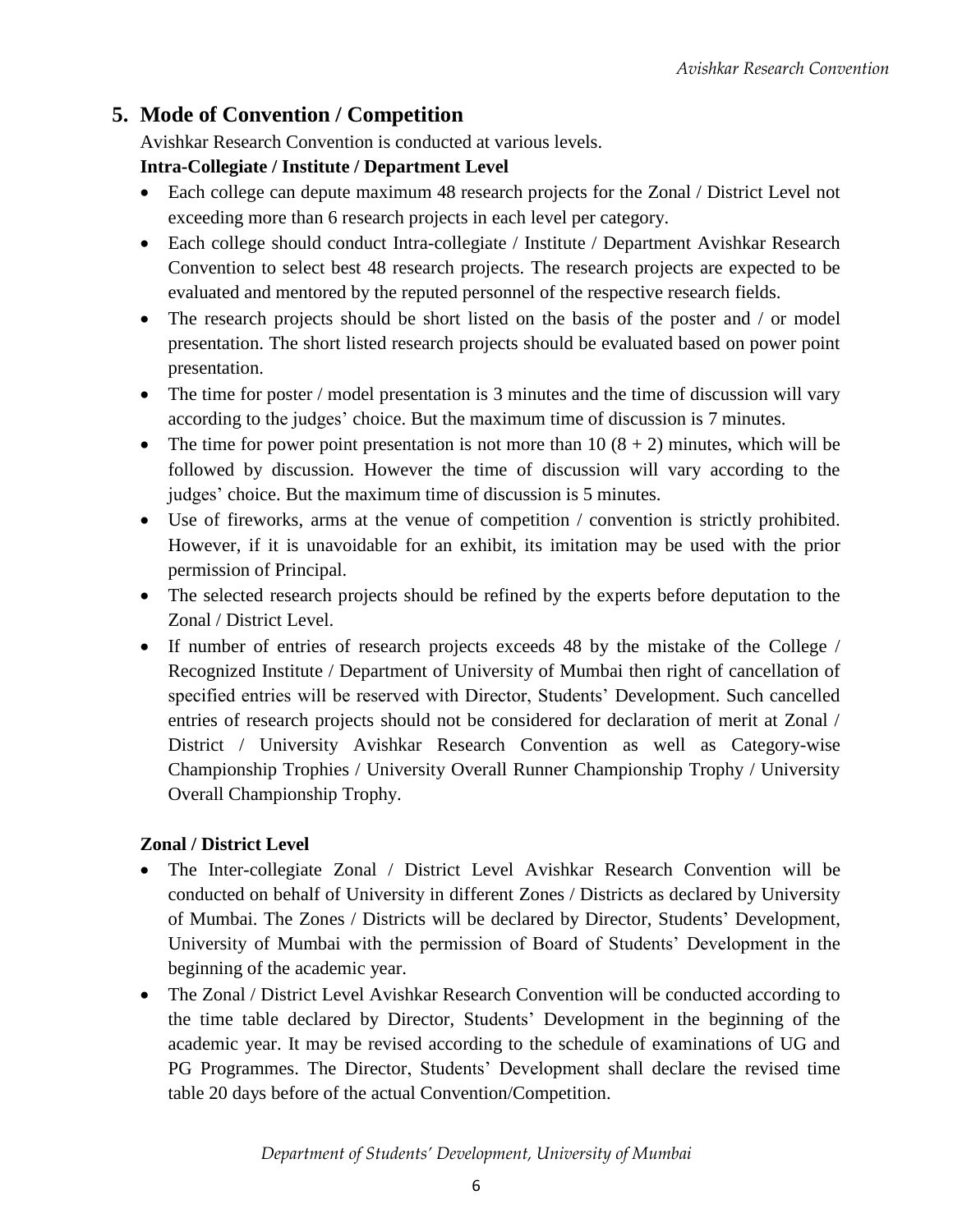- The student must present his / her project in the respective Zone / District.
- Student shall be given chance to present their research project 'Out of Turn' in another Zone / District if he / she fails to present it in the respective Zone / District due to his / her appearance / participation in University Examination / activity. In such case the student should take prior permission of the Director, Students' Development through his / her Principal / Director / Head of University Department. However, if such project is selected for University (Inter-Zonal / Inter-District) Avishkar Research Convention, then for declaration of Zonal / District Championship the same project will be considered in a Zone / District where the college of the student is located and it will not consider in a Zone / District where the student is participated.
- The research projects should be short listed on the basis of the poster and / or model presentation. The short listed research projects should be evaluated based on power point presentation.
- The time for poster / model presentation is 3 minutes and the time of discussion will vary according to the judges' choice. But the maximum time of discussion is 7 minutes.
- The time for power point presentation is not more than 10  $(8 + 2)$  minutes, which will be followed by discussion. However the time of discussion will vary according to the judges' choice. But the maximum time of discussion is 5 minutes.
- Use of fireworks, arms at the venue is strictly prohibited. However, if it is unavoidable for an exhibit, its imitation may be used with the prior permission of Director, Students' Development, OSD, Avishkar Research Convention / Principal of the organizing college.
- The best research projects from each category and level will be selected for the University Avishkar Research Convention.

#### **University (Inter-Zonal / Inter-District) Level**

- The University (Inter-Zonal / Inter-District) Avishkar Research Convention will be conducted according to the time table declared by Director, Students' Development in the beginning of the academic year. It may be revised according to the schedule of examinations of UG and PG Programmes. The Director, Students' Development shall declare the revised time table 20 days before of the actual Convention/Competition.
- The best research projects selected from the Zonal / District Level Avishkar Research Conventions will be allowed to present in University Avishkar Research Convention.
- The research projects should be short listed on the basis of the poster and / or model presentation. The short listed research projects should be evaluated based on power point presentation.
- The time for poster / model presentation is 3 minutes and the time of discussion will vary according to the judges' choice. But the maximum time of discussion is 7 minutes.
- The time for power point presentation is not more than  $10 (8 + 2)$  minutes, which will be followed by discussion. However the time of discussion will vary according to the judges' choice. But the maximum time of discussion is 5 minutes.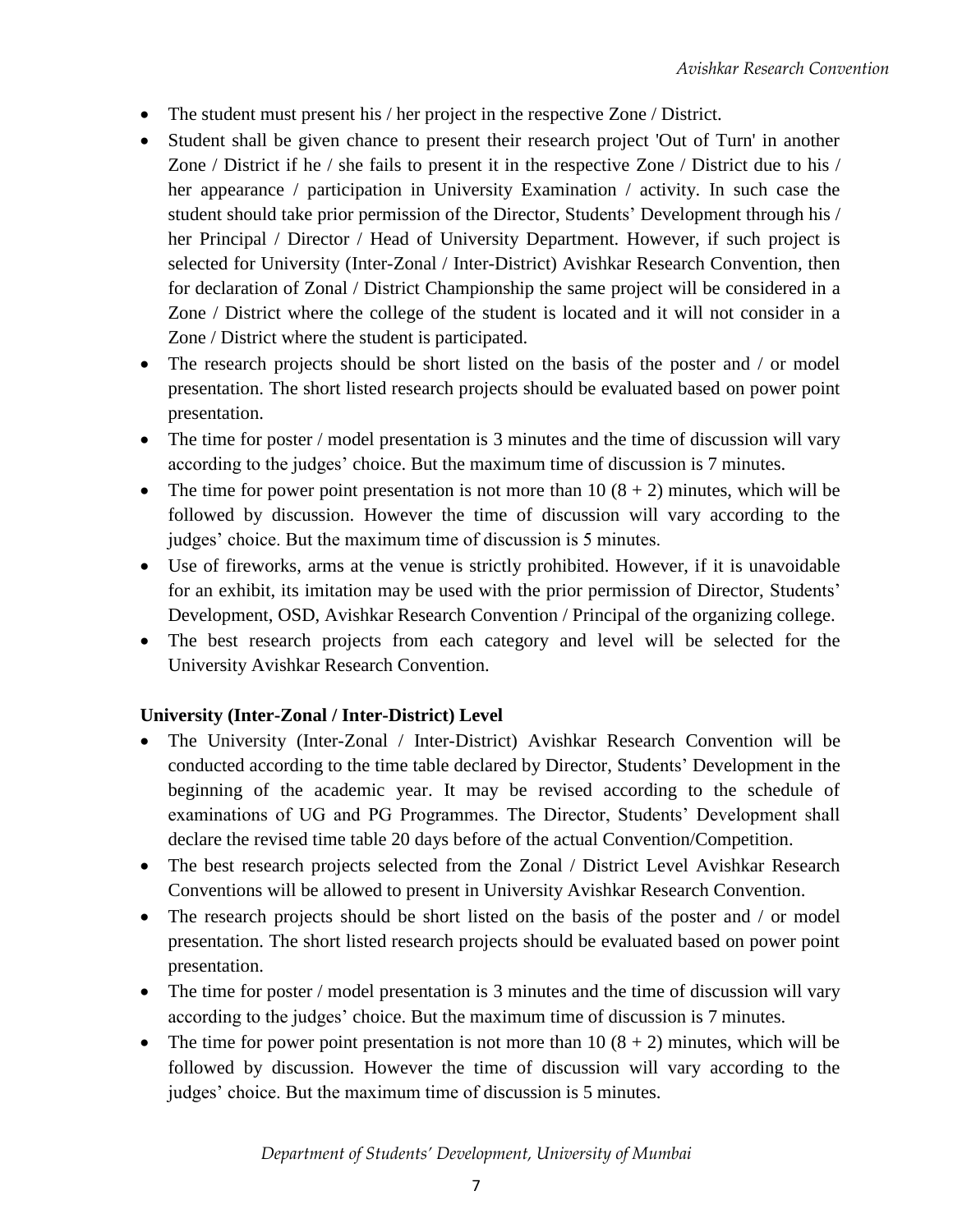- Use of fireworks, arms at the venue is strictly prohibited. However, if it is unavoidable for an exhibit, its imitation may be used with the prior permission of Director, Students' Development, OSD, Avishkar Research Convention / Principal of the organizing college.
- The best research projects will be given ranks based on the merit.
- First two winning research projects from each level per category will be given chance to present at State Inter-University Avishkar Research Convention. In case the winning team/s withdraws their participation under unavoidable circumstances / valid reason, then the chance will be given to the next team/s in the order of merit. The University reserves rights of replacing research project/s to be deputed for State Level if necessary, however, the merit / rank of such project/s declared at Zonal / District / University Avishkar Research Convention will remain the same and counted for District Championship Trophy / Category-wise Championship Trophies / University Overall Runner Championship Trophy / University Overall Championship Trophy.
- $\bullet$  In case in a particular category / level there is no found entry / suitable entry, the University reserves its right to send any other entry to State Inter-University Avishkar Research Convention. In such case the Director, Students' Development will depute the research project in discussion with Experts and OSD.

#### **State Level**

- University deputes 48 research projects (entries) comprising 6 categories and 4 levels with maximum 2 research projects (entries) in each level to Maharashtra State Inter-University Avishkar Research Convention.
- Only two students per level in each category will be the contingent of University team.
- University reserves the rights to select the student from the team of the research project to be the contingent of the University team.
- The contingent must follow the guidelines given by Director, Students' Development /OSD, Avishkar Research Convention / Team Managers / Staff of Department of Students' Development time to time.
- It is obligatory for the contingent to make themselves available for the workshops, grooming sessions and rehearsals and State Inter-University Avishkar Research Convention, failing which their prizes won at the Zonal / District / University Research Convention may be cancelled and his / her performance at the convention / competition may be considered as null and void. Such student and his / her college will also be liable for appropriate disciplinary action as decided by University authorities.
- At state level also, the research projects will be short listed on the basis of the poster / model presentation. The short listed research projects will be evaluated based on power point presentation. The time for poster and / or model presentation is 3 minutes and the time of discussion will vary according to the judges' choice. The time for power point presentation is not more than 10  $(8 + 2)$  minutes, which will be followed by discussion. However the time of discussion will vary according to the judges' choice.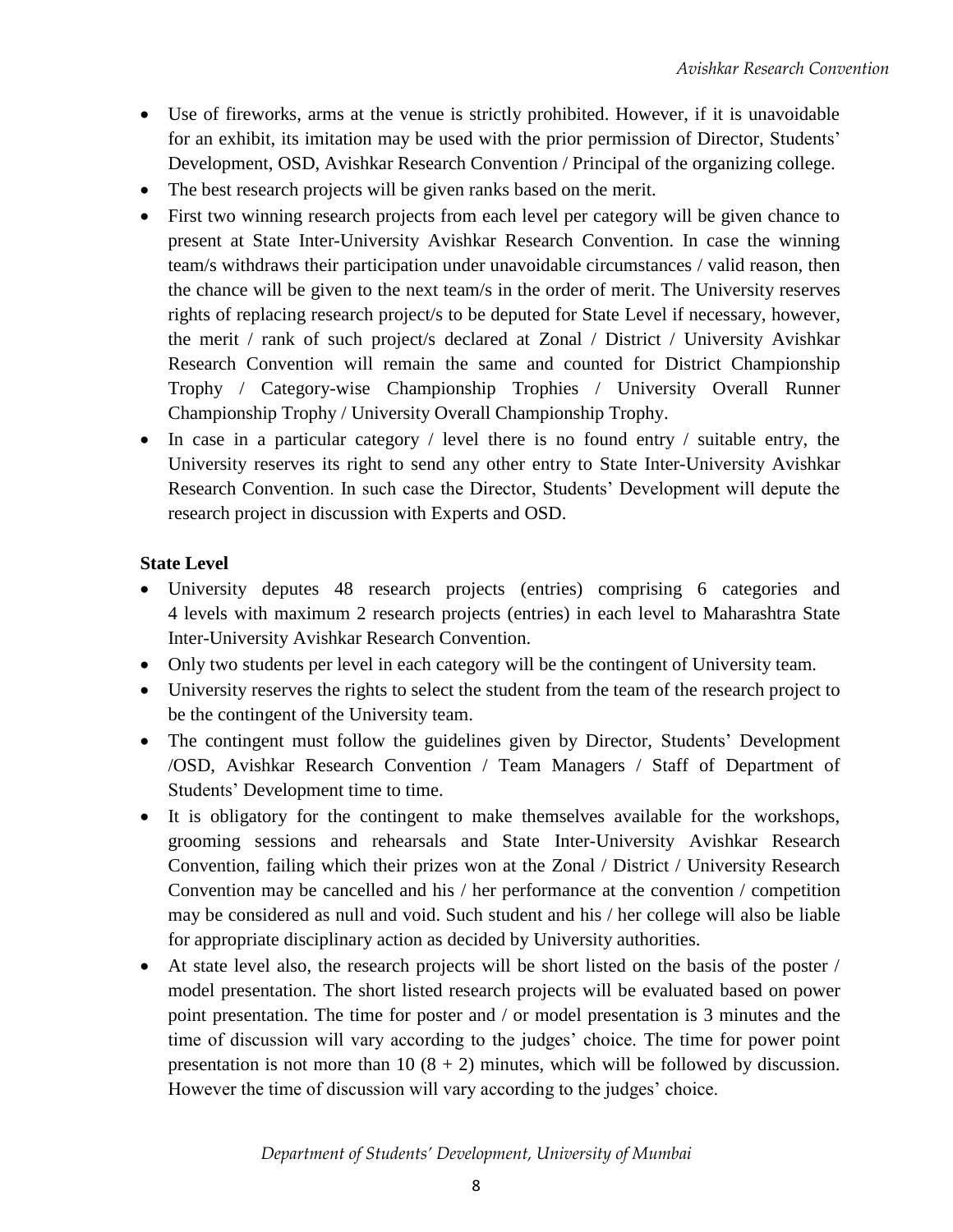#### **West Zone Level**

- University deputes 5 research projects (entries) to West Zone Inter-University Students Research Convention: Anveshan. The Anveshan is an inter-university research convention organized by Association of Indian Universities, New Delhi. This competition has following 5 categories-
	- 1) Agriculture
	- 2) Basic Sciences
	- 3) Engineering and Technology
	- 4) Health Sciences and Allied Subjects, Pharmacy, Nutrition, etc.
	- 5) Social Sciences, Humanities, Commerce and Law (Objective and Result Oriented Projects)

(Note: In this convention age limit is 30 years and any student from UG to Ph.D. programme can participate in the same. There are only five categories and no any level like Avishkar Research Convention)

- In the convention maximum 3 students are allowed to participate per research project. The 5 research projects to be deputed for the convention are may be from each of the category mentioned above or from one category or two categories or three categories or four categories. The selection of research projects will be done by Experts, OSD and Director, Students' Development.
- The contingent must follow the guidelines given by Director, Students' Development / OSD, Avishkar Research Convention / Team Managers / Staff of Department of Students' Development, University of Mumbai time to time.
- It is obligatory for the contingent to make themselves available for the workshops, grooming sessions and rehearsals and West Zone Inter-University Students Research Convention: Anveshan, failing which their prizes won at the Zonal / District / University Research Convention may be cancelled and his / her performance at the convention / competition may be considered as null and void. Such student and his / her college will also be liable for appropriate disciplinary action as decided by University authorities.
- At West Zone level also, the research projects will be short listed on the basis of the poster / model presentation. The short listed research projects will be evaluated based on power point presentation. The time for poster and / or model presentation is 3 minutes and the time of discussion will vary according to the judges' choice. The time for power point presentation is not more than  $7(5 + 2)$  minutes, which will be followed by discussion. However the time of discussion will vary according to the judges' choice.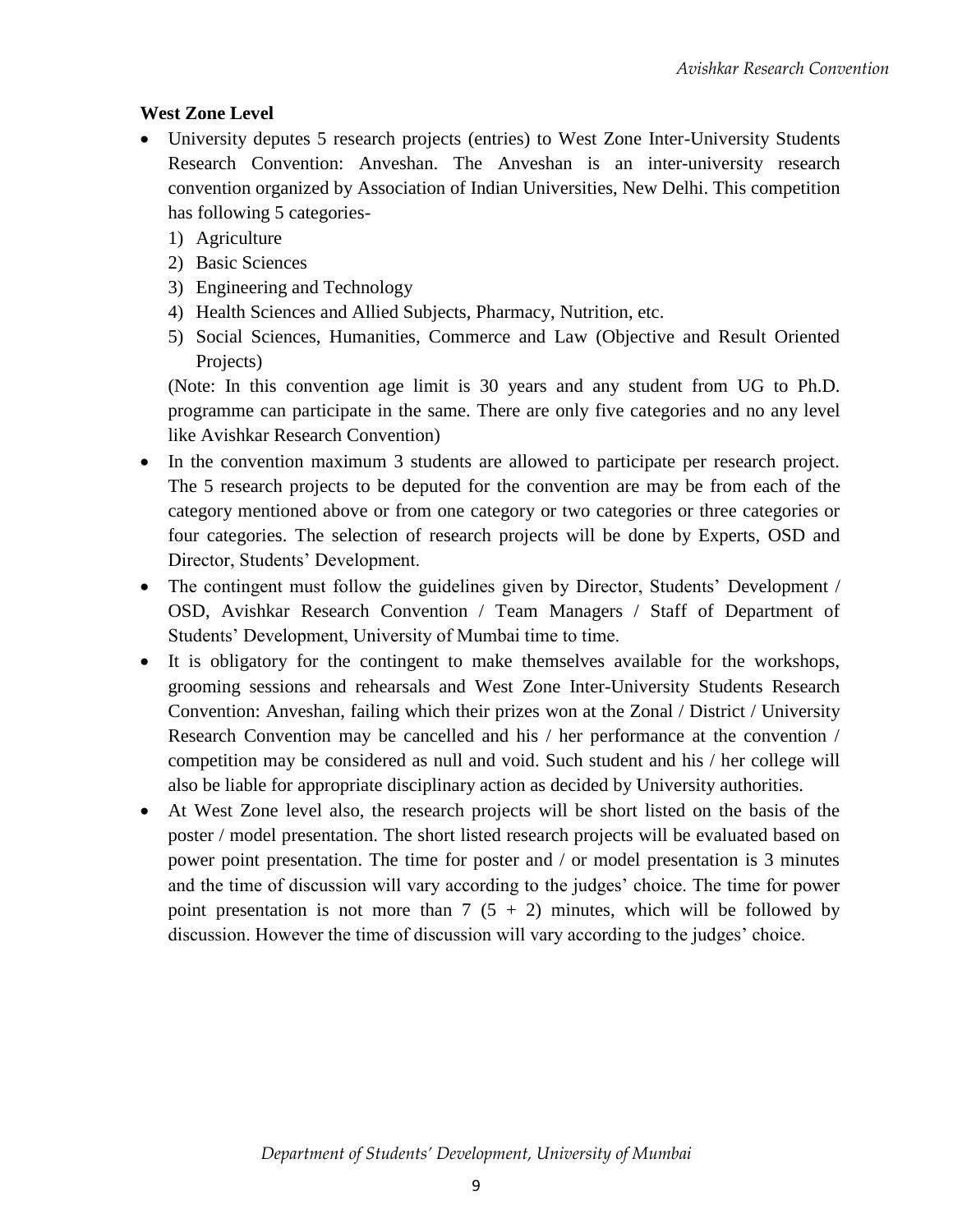#### **National Level**

- The research projects secured first, second and third rank will be allowed to present at National Inter-University Students Research Convention: Anveshan.
- The contingent must follow the guidelines given by Director, Students' Development / OSD, Avishkar Research Convention / Team Managers / Staff of Department of Students' Development, University of Mumbai time to time.
- It is obligatory for the contingent to make themselves available for the workshops, grooming sessions and rehearsals and National Inter-University Students Research Convention: Anveshan, failing which their prizes won at the Zonal / District / University Research Convention may be cancelled and his / her performance at the convention / competition may be considered as null and void. Such student and his / her college will also be liable for appropriate disciplinary action as decided by University authorities.
- At National level also, the research projects will be short listed on the basis of the poster / model presentation. The short listed research projects will be evaluated based on power point presentation. The time for poster and / or model presentation is 3 minutes and the time of discussion will vary according to the judges' choice. The time for power point presentation is not more than  $7(5 + 2)$  minutes, which will be followed by discussion. However the time of discussion will vary according to the judges' choice.

### **6. Guidelines for Participating Colleges**

#### **Teacher Co-ordinator**

- Every participating College / Recognized Institute / Department of University must appoint one teacher as a 'Teacher Co-ordinator' to conduct the activities of Avishkar Research Convention.
- He/she shall maintain a liaison between the Director, Students' Development, OSD, Avishkar Research Convention, District Coordinator, District Co-coordinator and participant of his/her College / Recognized Institute / Department of University.
- He/she is expected to attend the meeting/s as and when called by Department of Students' Development as well as accompany the students at the time of Zonal / District / University Avishkar Research Convention.
- The Teacher Co-ordinator must submit his information on the portal available on the website **www.unimumbaidsd.com** during online registration of entries for Inter-Collegiate / Institute / Department Avishkar Research Convention.
- Teacher Co-ordinator should perform the assigned duties on various committees constituted by University time to time for the conduct of Avishkar Research Convention at different levels.
- Teacher Co-ordinator should conduct various programmes / activities to increase participation for the convention and enhance research skill among the students in consultation with Principal / Director / Head under Avishkar Research Convention.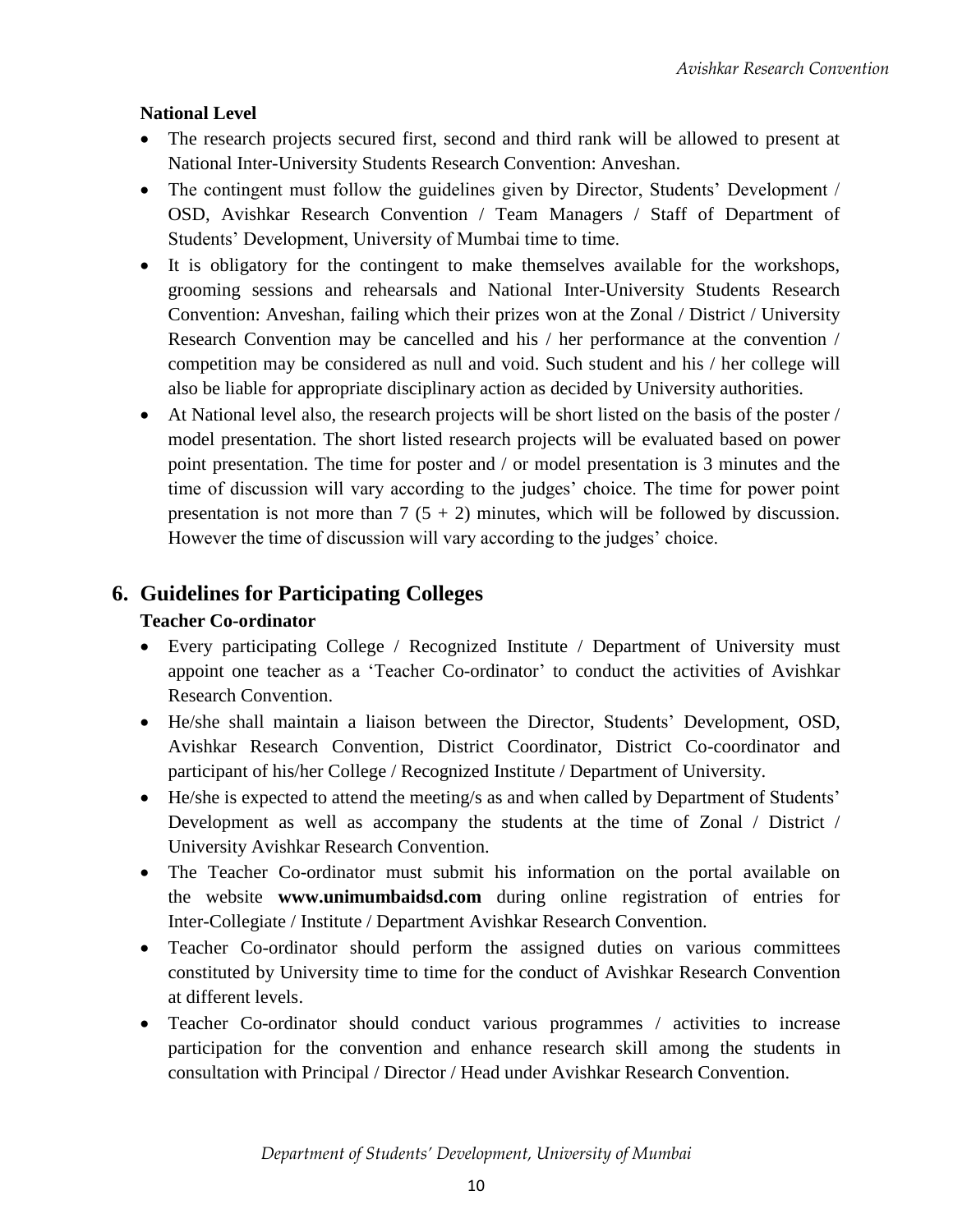#### **Student Co-ordinator**

- Every participating College / Recognized Institute / Department of University must appoint two 'Student Co-ordinators' (one boy and one girl) who are bonafide students of the said affiliated College / Recognized Institute / Department of University.
- The College / Recognized Institute / Department of University where co-education is not available should depute two Student Co-ordinators of the same gender.
- The Student Co-ordinator is expected to assist the Teacher Co-ordinator of his/her College / Recognized Institute / Department of University for Smooth Conduct of various activities related to Avishkar Research Convention.
- He/she is expected to attend the meeting/s as and when called by Department of Students' Development as well as accompany other student participants at the time of Zonal / District / University Avishkar Research Convention whenever necessary.
- He/she should work as a volunteer for Zonal / District University Avishkar Research Convention.
- The Student Co-ordinator must submit his information on the portal available on the website **www.unimumbaidsd.com** during online registration of entries for Inter-Collegiate / Institute / Department Avishkar Research Convention.
- Student Co-ordinator should perform the assigned duties on various committees constituted by University time to time for the conduct of Avishkar Research Convention at different levels.
- Student Co-ordinator should assist to Teacher Co-ordinator for conduct of various programmes / activities to increase participation in research convention.

#### **Online Registration for Participation (Before the Convention)**

- Every interested College/Recognized Institute/Department of University should register themselves online on the portal available on the website **www.unimumbaidsd.com**
- The Student Co-ordinator/Participant/s of the College/Recognized Institute/Department must submit following information on the portal during registration under the supervision of Teacher Co-ordinator-
	- 1) General Information of College (Step 1)
	- 2) Details of Teacher Co-ordinator (Step 2)
	- 3) Details of Student Co-ordinators (Step 3)
	- 4) Details of all Research Projects along with details of concerned Student Participants, Mentor and Abstract of Research Project (Step 4: Project Entry Form)
- After following all steps of online registration on the portal, the Student Co-ordinator/ Participant/s should take printouts of Consolidated Entry Form-I (for Research Project Fees) and Consolidated Entry Form-II (for Registration of Research Projects) under the supervision of Teacher Co-ordinator.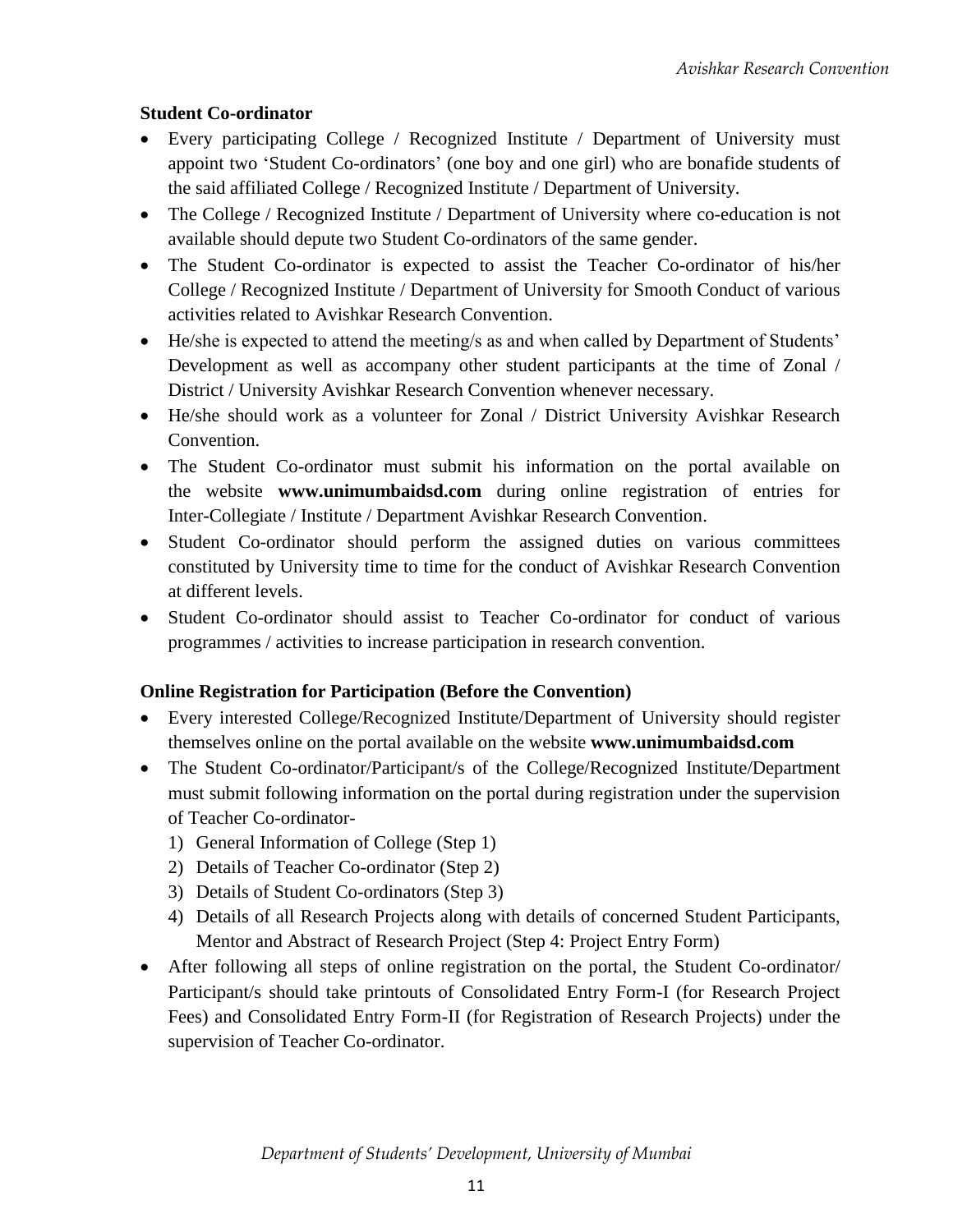#### **Registration for Participation (On the Day of Convention)**

- Every College/Recognized Institute/Department of University must submit both the printouts of Consolidated Entry Form-I (for Research Project Fees) and Consolidated Entry Form-II (for Registration of Research Projects) at the Registration Counter along with cheque of Project Entry Fees on the day of convention.
- Every participant should submit photocopy of his/her Identity Card issued by his/her College/Recognized Institute/Department of University for the current academic year and Fees Receipt of his/her academic programme for the current academic year. Every participant is advised to keep original Identity Card and Fees Receipt along with him/her during entire competition/convention and produce whenever required or asked by District Coordinator/District Co-coordinator/Principal, Organizing College/OSD/Director, Students' Development.
- The slot number will be assigned to each research project during registration on the day of Convention.
- Every participating student has to display the allotted slot number on their Poster and/or Model and First Slide of Power Point Presentation.

#### **Project Entry Fees**

- The entry fees is Rs. 50 per research project. The entry fees will be charged for Zonal / District level only and it will not be charged for University level.
- The fee is to be paid through cheque along with printouts of Consolidated Entry Form-I (for Research Project Fees) and Consolidated Entry Form-II (for Registration of Research Projects) at the time of registration on the day of convention. The cheque should be drawn in favour of '**Finance and Accounts Officer, University of Mumbai**'. In any case entry fees will not be accepted in cash.
- The fees will not be refunded under any circumstances even though the entries are cancelled.

### **Undertaking by Students and Responsibility Certificate by the Parent/s of Participating Students**

• Each College / Recognized Institute / Department of University should take Undertaking of the candidate and Responsibility Certificate by their parent/s as per **Annexure 1** and endorsed it by the Principal / Director / Head for participation in Zonal / District / University / State Avishkar Research Convention / West Zone Inter-University Student Research Convention: Anveshan / National Inter-University Student Research Convention: Anveshan and produce it whenever necessary to the District Coordinator / District Co-coordinator / OSD / Director, Students' Development / University Authorities and Staff.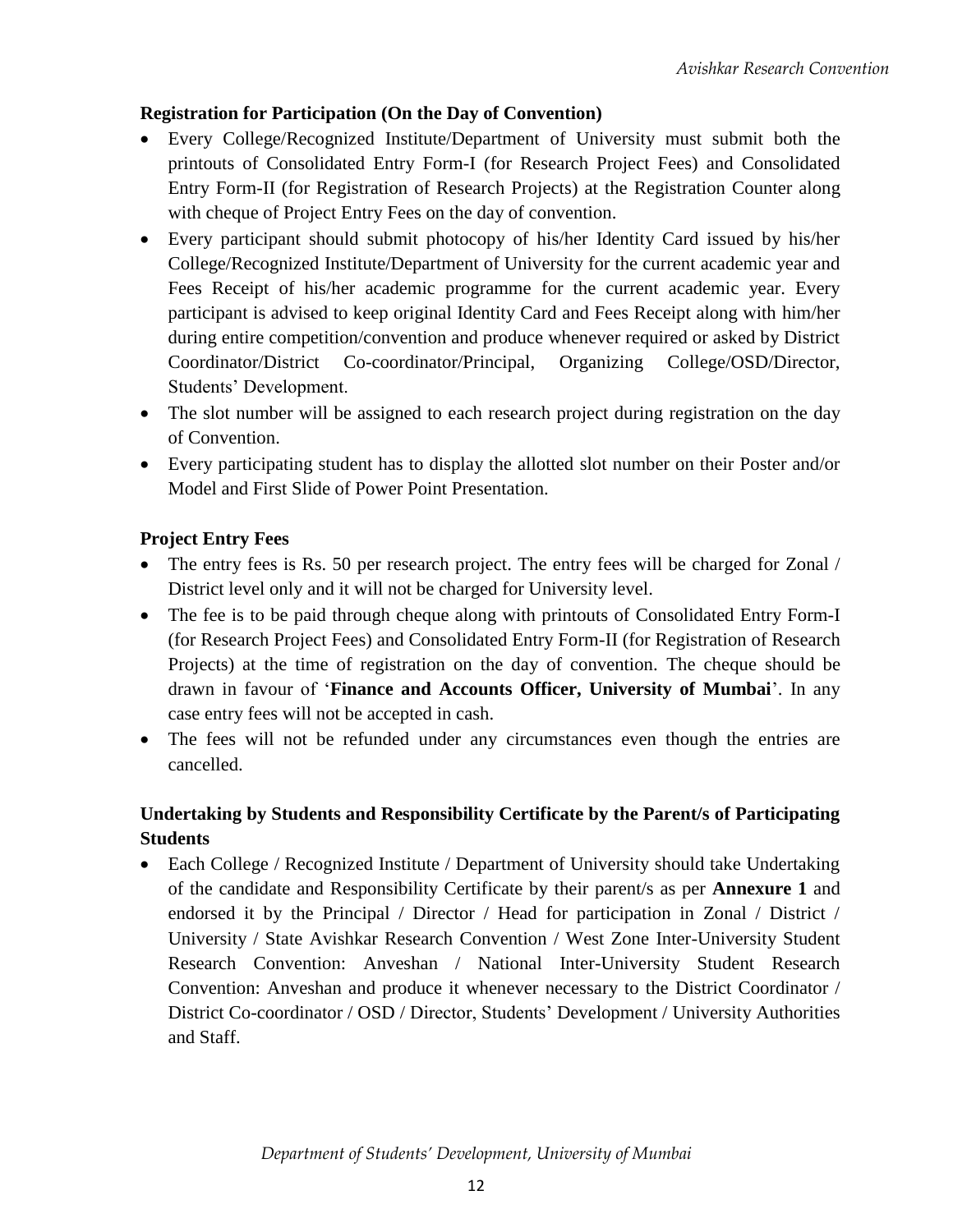### **7. Guidelines for the Preparation of Abstract**

- The abstract should be unstructured without any subtitles.
- It should introduce the topic, research methodology and results, etc.
- References should not be included in the abstract.
- The maximum length of the abstract should be 200 words.

### **8. Guidelines for the Preparation of Poster**

- The poster with slot number (given at the time of registration) must be displayed in the place allotted immediately after the registration. Do not write / affix name of the participant or college on the poster.
- Poster must be 1m X 1m size printed on any suitable type of printing paper / material.
- The research material must be properly organized on poster and the text must be minimum and font size must be legible from the distance at least 1m.
- The layout of the poster is given in **Annexure 2**.

### **9. Guidelines for the Construction of Model**

- The model with slot number (given at the time of registration) must be displayed in the place allotted immediately after the registration. Do not write / affix name of the participant or the college on the model.
- The model may be working or non-working. Do not use thermocol for preparation of non-working model. It is advised to use non-polluting or environment friendly materials for preparation of non-working model. More weightage is to be given for working model.
- Use of fireworks / arms during model presentation is strictly prohibited. However, if it is unavoidable for an exhibit, its imitation may be used with the prior permission of Director, Students' Development, OSD, Avishkar Research Convention / Principal of the organizing college.
- Participant/s should communicate the additional facilities (table, chair, electricity points, etc.) required for the display of the model to the organizing college and Department of Students' Development a week prior to the convention / competition through their Teacher Co-ordinator.

# **10.Guidelines for Preparation of Power Point Presentation**

- The power point presentation can be made by using any tool but the supporting file must be carried by the presenter.
- It can be made either in English or Deonagari. Use universal font/s to avoid delays during presentation. In case of Deonagari, carry the fonts in your pen drive.
- Keep your pen drive virus free. Possibly save only one folder containing the important files of related to your research project in your pen drive to avoid delays.
- Use minimum text on the slide/s.
- Make presentation using suitable pictures / diagrams / graphs / tables, etc.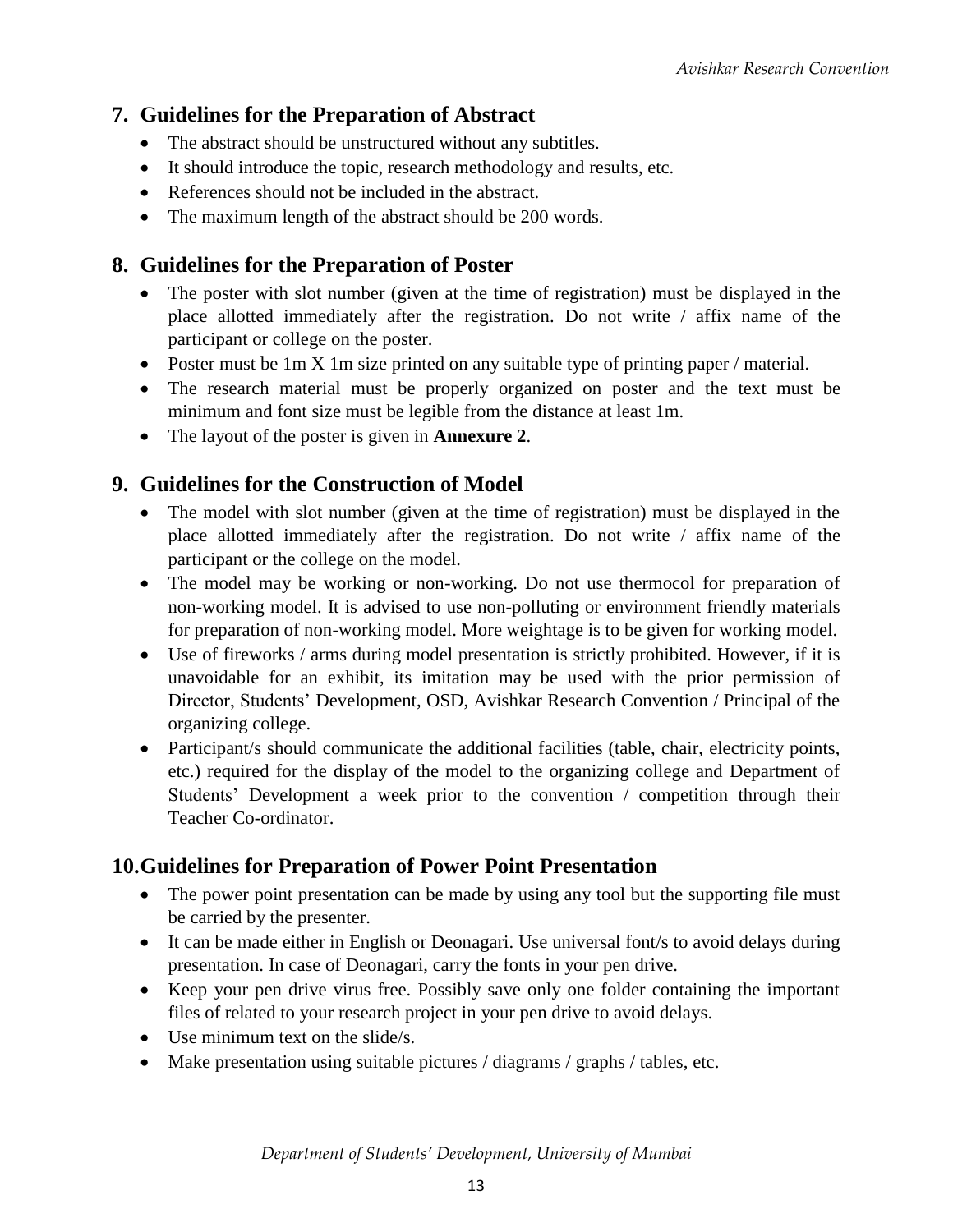- Keep the slides limited so as to finish presentation within the required time specified for competition.
- The title of research project should be mentioned on the first slide and the remaining expected matter on first slide is given in **Annexure 3**. Mention the slot no. (to be given at the time of registration) on first slide.
- Do not mention name of the participant or the college on any of the slides.
- Introduce yourself only with slot number (to be given at the time of registration) and do not reveal the identity or name of the college during the presentation.

# **11.Guidelines for Organizing College**

- The organizing college should make the following arrangements for Zonal / District / University Level Avishkar Research Convention in discussion with District Coordinator / District Co-coordinator / OSD, Avishkar Research Convention / Director, Students' Development-
	- Registration desk/s.
	- $\blacksquare$  Specified area with arrangement to display the posters / models
	- 7 rooms with the facility of LCD projector for oral presentation
	- 1 room for University Officials
	- 1 room for Jury Members
	- Computing facility including computer, laser colour / black and white printer
	- **Internet Facility**
	- A4 Size 100 GSM printing papers (3 Rims)
- 1m X 1m area must be allotted for each poster and mark it with slot numbers given from the Office of Director, Students' Development.
- Special provision (if required) should be made for display of model.
- The organizing college should prepare the Report of Zonal / District / Inter-Zonal / Inter-District Avishkar Research Convention in discussion with District Coordinator / District Co-coordinator / OSD, Avishkar Research Convention as per **Anexure 4** and submit it to Office of Director, Students' Development, Vidyapeeth Vidyarthi Bhavan, 1<sup>st</sup> floor, B Road, Churchgate, Mumbai, PIN-400020.
- The organizing college should submit selected photographs of Zonal / District / Inter-Zonal / Inter-District Avishkar Research Convention to Office of Director, Students' Development, Vidyapeeth Vidyarthi Bhavan, 1<sup>st</sup> floor, B Road, Churchgate, Mumbai, PIN-400020 in CD or Pen Drive within 7 days after the convention.
- The Honorarium and Certificate of Appreciation will be given to organizing college from the University for organization of Zonal / District / Inter-Zonal / Inter-District Avishkar Research Convention as per the resolution of Board of Students' Development.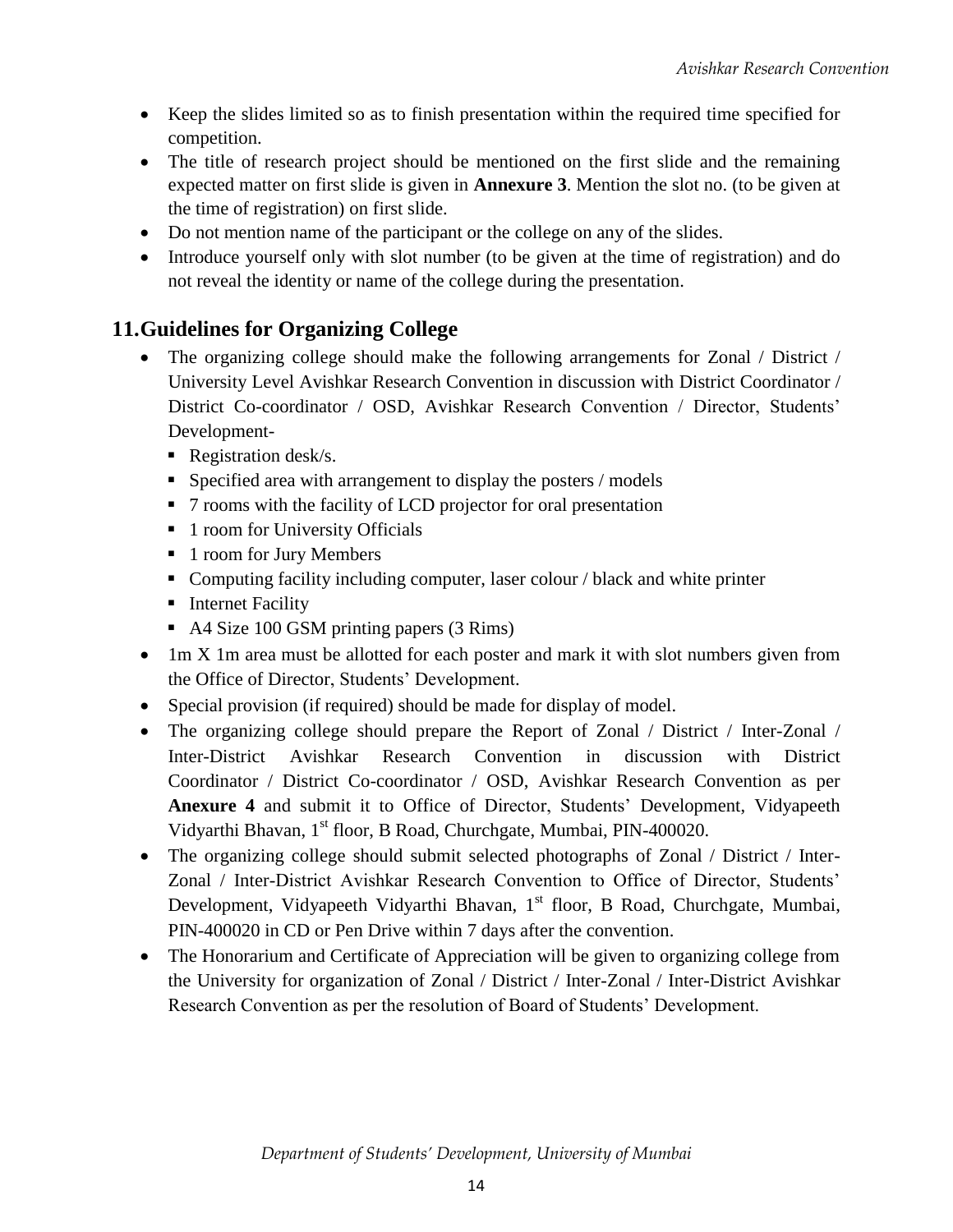#### **12. Awards / Honors and Scholarships**

#### **Zonal / District Level**

#### **Certificate of Participation**

Every participant and his/her mentor of the Zonal / District Avishkar Research Convention will get the Certificate of Participation/Appreciation from the University.

#### **Certificate of Merit**

Every participant and his/her mentor whose research projects are qualified for University Avishkar Research Convention will get the Certificate of Merit from the University.

#### **Zonal / District Championship Trophy**

Zonal / District Championship Trophy and Certificate will be given to the college whose maximum research projects are qualified for University Avishkar Research Convention. If the student of one Zone / District participates in another Zone / District as 'out of turn' under certain circumstances, still his / her merit will be considered for the same Zone / District to which he / she belongs.

#### **University Level**

#### **Certificate of Participation**

Every participant and his/her mentor of the University Avishkar Research Convention shall get the Certificate of Participation/Appreciation from the University.

#### **Certificate of Merit and Medal**

Every participant and his/her mentor whose research projects are secured merit at University Avishkar Research Convention shall get the Certificate of Merit and Medal from the University. The same participants will also get Gold, Silver and Bronze medal as per their rank at University Avishkar Research Convention.

#### **Category-wise Championship Trophies**

Category-wise Championship Trophy and Certificate shall be given to the College / Recognized Institute / Department of University scoring maximum points in a particular category.

The calculation of the points shall be done on the basis of 3 points for First Rank, 2 points for Second Rank and 1 point for Third Rank.

#### **Overall Championship Trophy**

Rotating Overall Championship Trophy and Certificate shall be given to the college which scores maximum points at University Avishkar Research Convention.

The calculation of the points shall be done on the basis of 3 points for First Rank, 2 points for Second Rank and 1 point for Third Rank.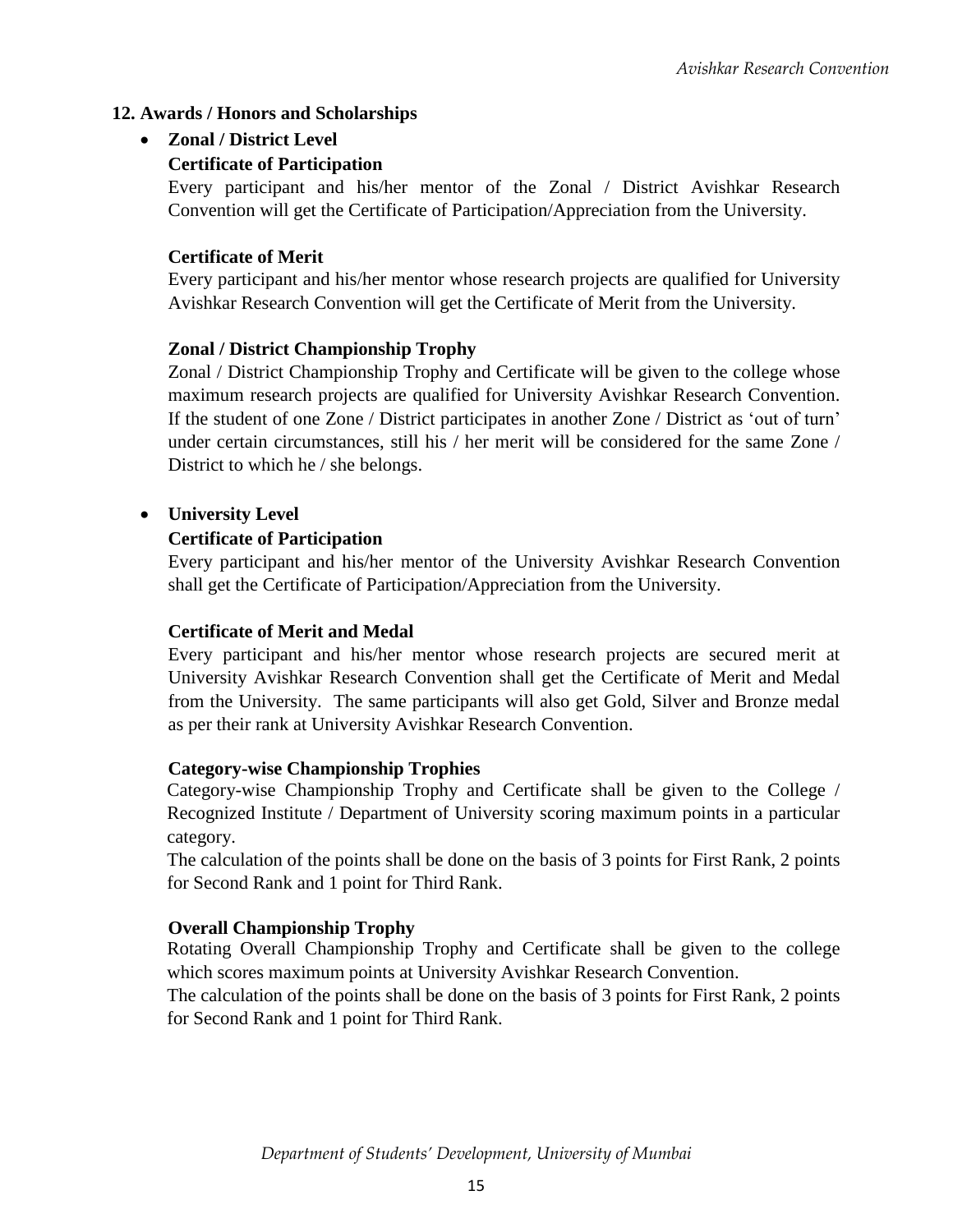#### **Overall Runner Championship Trophy**

Rotating Overall Runner Championship Trophy and Certificate shall be given to the college which scores second best maximum points at University Avishkar Research Convention.

The calculation of the points shall be done on the basis of 3 points for First Rank, 2 points for Second Rank and 1 point for Third Rank.

#### **Ten Grace Marks**

All the participants securing First Rank, Second Rank and Third Rank from every level of each category shall be awarded with ten grace marks as per University Ordinance 0.229 after completion of the necessary formalities by the Examination Cell of the College / Recognized Institute / Department of the University / University of Mumbai. The Teacher Co-ordinator and/or concerned participant/s should download the Letter of Award of 10 Grace Marks from the website **www.unimumbaidsd.com** and complete the formalities as per the circular to be issued by Director, Students' Development in the month of March/April of the academic year.

#### **State Level**

#### **Blazer**

Every participant of University of Mumbai selected for Maharashtra State Inter-University Avishkar Research Convention will be provided a Blazer with a Crest of University Logo by University of Mumbai.

#### **Certificate of Participation**

Every participant of the Maharashtra State Inter-University Avishkar Research Convention shall get the Certificate of Participation from the host University on behalf of Chancellor's Office.

#### **Certificate of Merit**

Every participant whose research projects are secured First Rank and Second Rank merit at Maharashtra State Inter-University Avishkar Research Convention shall get the Certificate of Merit from the host University on behalf of Chancellor's Office.

#### **Cash Prizes**

The gold medalist (First Rank) of the Maharashtra State Inter-University Avishkar Research Convention gets Rs. 5000/- and silver medalist (Second Rank) gets Rs. 3000/ per level per category as per the Rules and Regulations set by the Advisory Committee of Chancellor's Office.

#### **Category-wise Championship Trophies**

Category-wise championship shall be given to the University scoring maximum points in a particular category.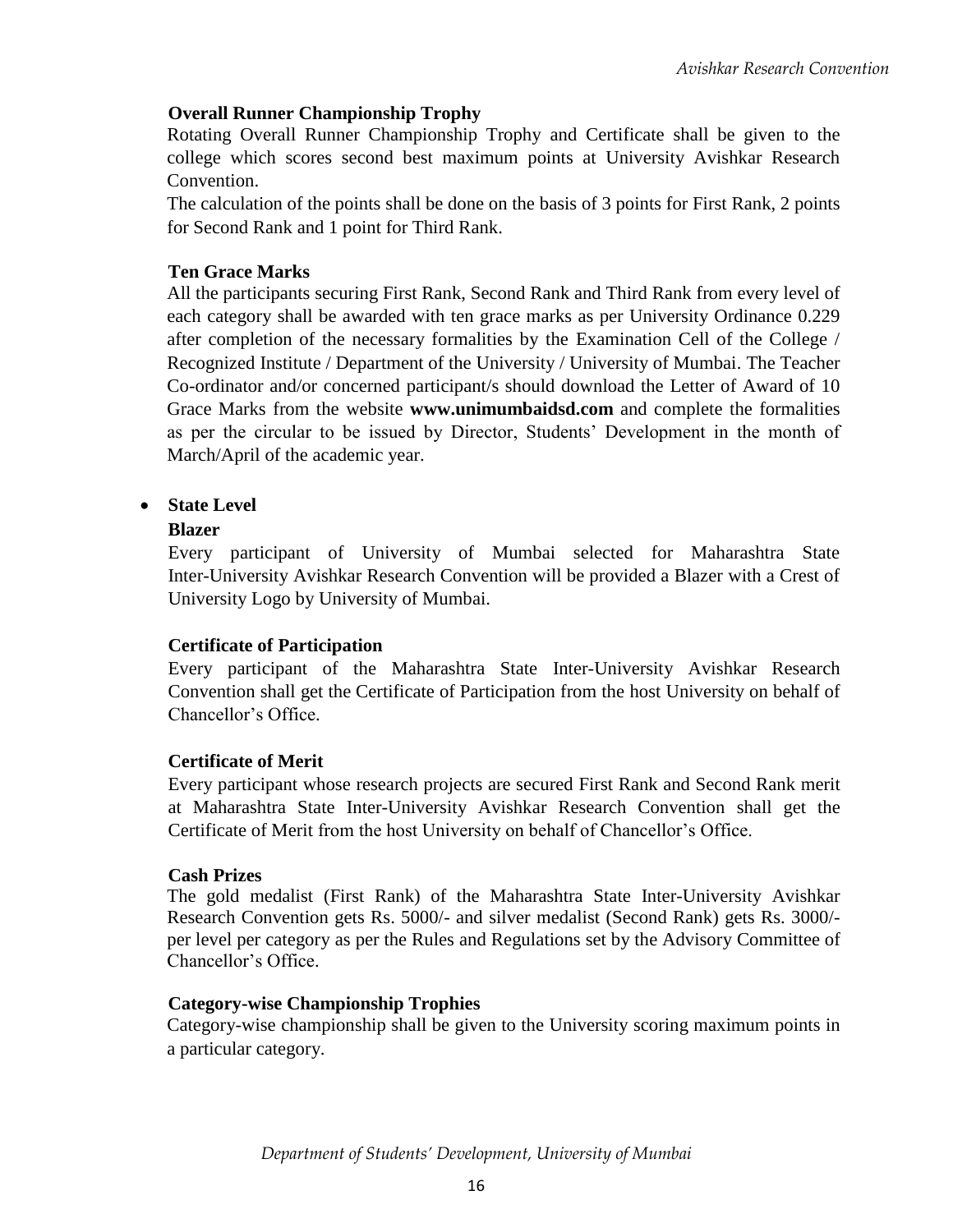#### **Overall Championship Trophy**

Overall Championship Trophy shall be given to the University which scores maximum points.

#### **Overall Runner Championship Trophy**

Overall Runner Championship Trophy shall be given to the University which scores second best maximum points.

#### **Fellowships / Scholarships**

The winner of the state competition at UG and PG level gets scholarship of **Rs. 30,000/- (**Rs. 3000/- per month for 10 months) for promotion of his / her research project further. The winner of the state competition at PPG Level gets scholarship of **Rs. 1,44,000/-** (Rs. 6000/- per month for 24 months) for promotion of his / her research project further.

#### **West Zone Level**

#### **Blazer**

Every participant of University of Mumbai selected for West Zone Inter-University Student Research Convention: Anveshan will be provided a Blazer with a Crest of University Logo by University of Mumbai.

#### **Certificate of Participation**

Every participant of the West Zone Inter-University Student Research Convention: Anveshan shall get the Certificate of Participation from the host University on behalf of Association of Indian Universities, New Delhi.

#### **Certificate of Merit**

Every participant of the West Zone Inter-University Student Research Convention: Anveshan shall get the Certificate of Merit from the host University on behalf of Association of Indian Universities, New Delhi.

#### **National Level**

#### **Certificate of Participation**

Every participant of the National Inter-University Student Research Convention: Anveshan shall get the Certificate of Participation from the host University on behalf of Association of Indian Universities, New Delhi.

#### **Certificate of Merit**

Every participant of the National Inter-University Student Research Convention: Anveshan shall get the Certificate of Merit from the host University on behalf of Association of Indian Universities, New Delhi.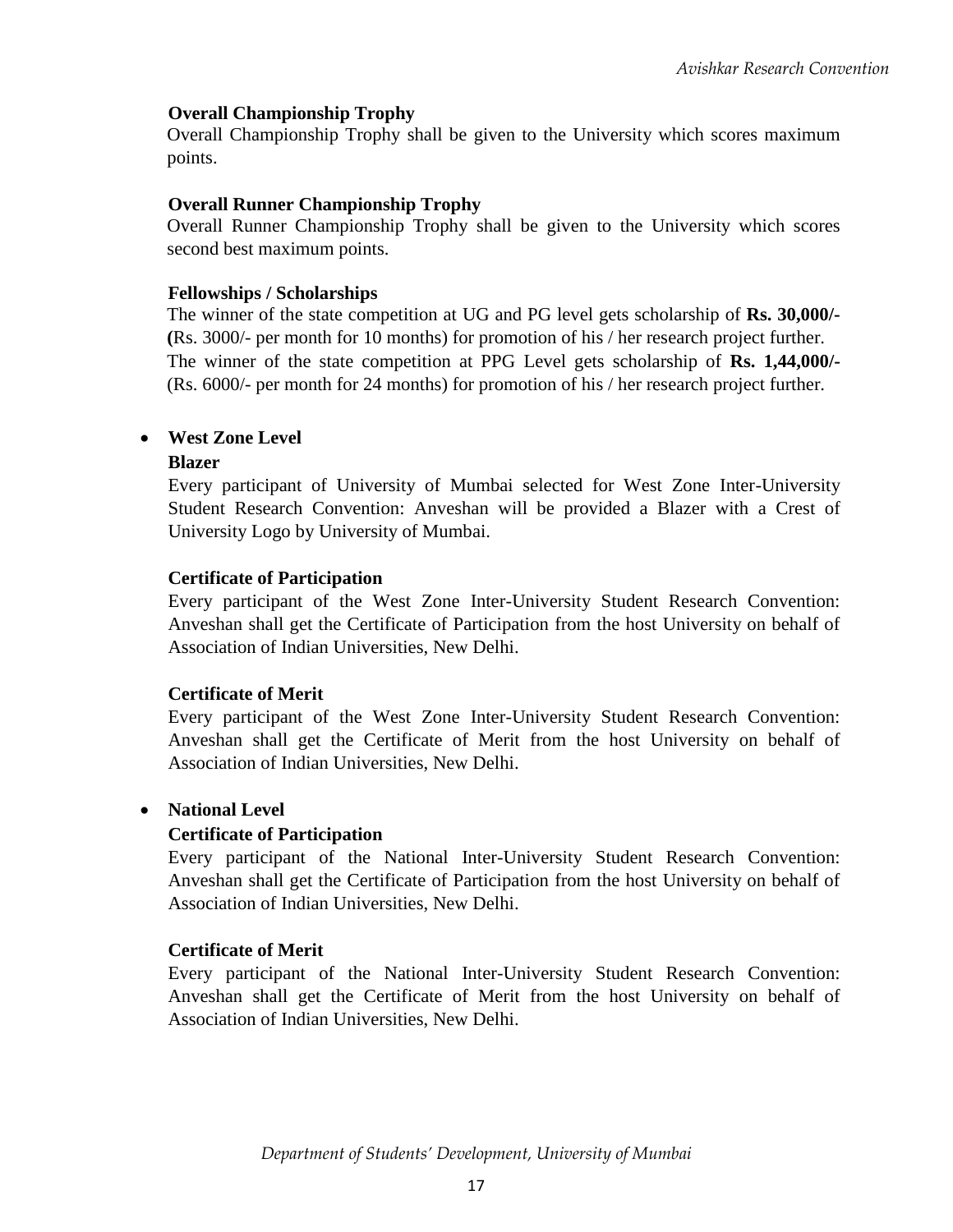#### **Cash Prize**

Winners in the National Inter-University Student Research Convention: Anveshan will be awarded Cash Prizes along with Mementos. The cash prizes are Rs 50,000/-, Rs. 30,000/ and Rs 20,000/- for First, Second and Third rank respectively.

One best project will be selected across all the Five categories which will be awarded a Gold Medal along with the cash Prize of Rs. 1,00,000/- and Certificate of Merit.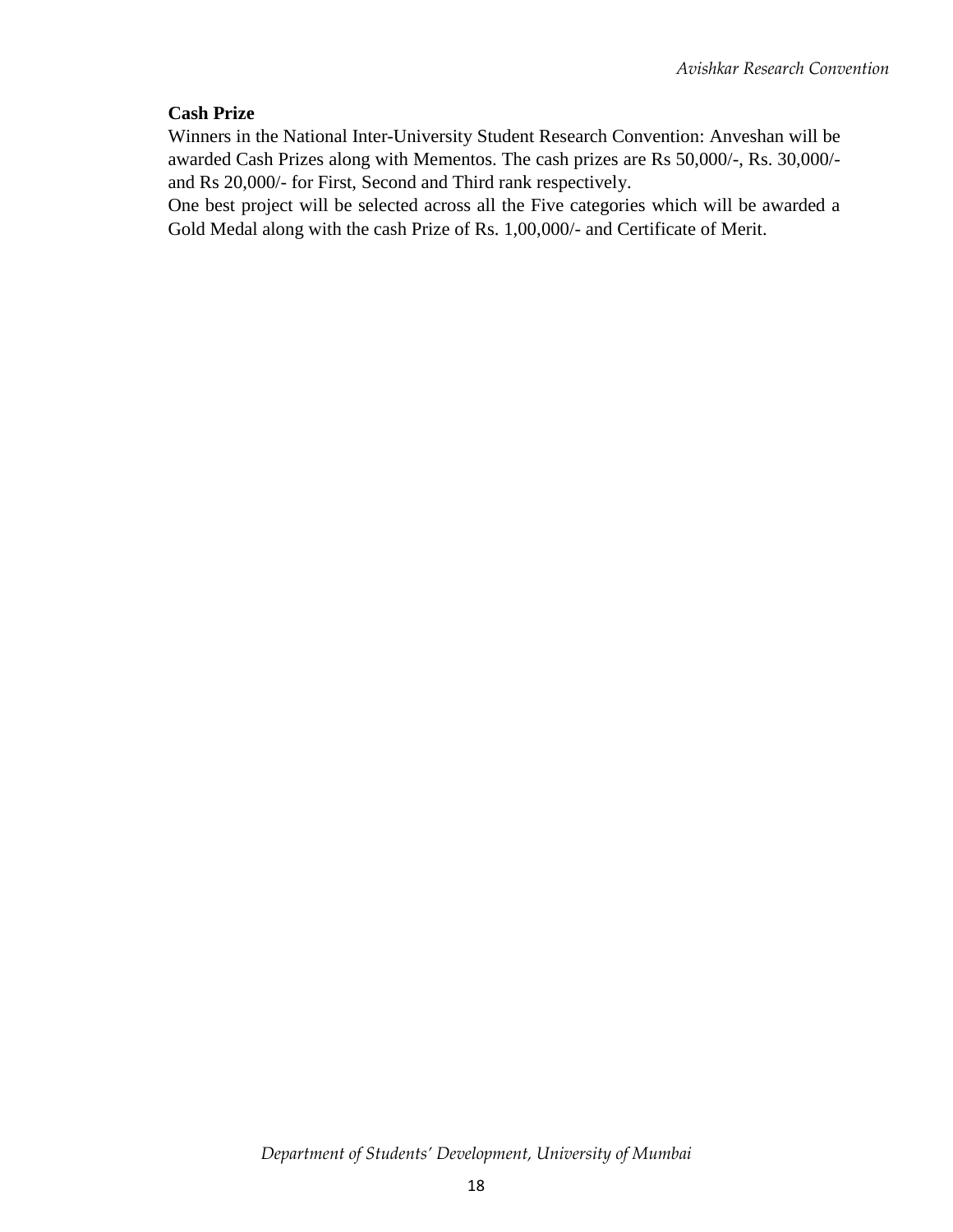# *Annexure-1*

# **Undertaking by the Participating Student**

I, undertake to state that, in consideration of my being nominated at my request to participate in Avishkar Research Convention at University / College from to at my own risk. I undertake and agree that, neither I nor my parent / executor / administrator will make any claim against any Officer / Member of the University / College / Institute / Department in respect of any loss or injury to the property or person (including injury resulting in death), which may suffer while participating in Avishkar Research Convention.

I, further to state that I shall abide all rules and regulations of Avishkar Research convention and shall be liable for strict disciplinary action for violation of the same.

Date: Signature of the Student

# **Responsibility Certificate**

I agree as a responsible person that my Son / Daughter / Ward is being allowed to participate in the above mentioned Avishkar Research convention to be held at University / College from \_\_\_\_\_\_\_\_\_\_\_\_ to \_\_\_\_\_\_\_\_\_\_\_\_\_\_\_\_\_ at my own risk. If any accident or death occurs during this Convention, I or any of my relation of legal heir will not demand any claim from State Govt. / University / Institute / Department on account of my Son / Daughter / Ward being a part of this Convention.

Date: Signature of the Parent

Endorsed by Principal,

Place: Date:

(Seal of the College / Recognized Institute / Department of University)

(Sign of the Principal / Director / Head with Seal)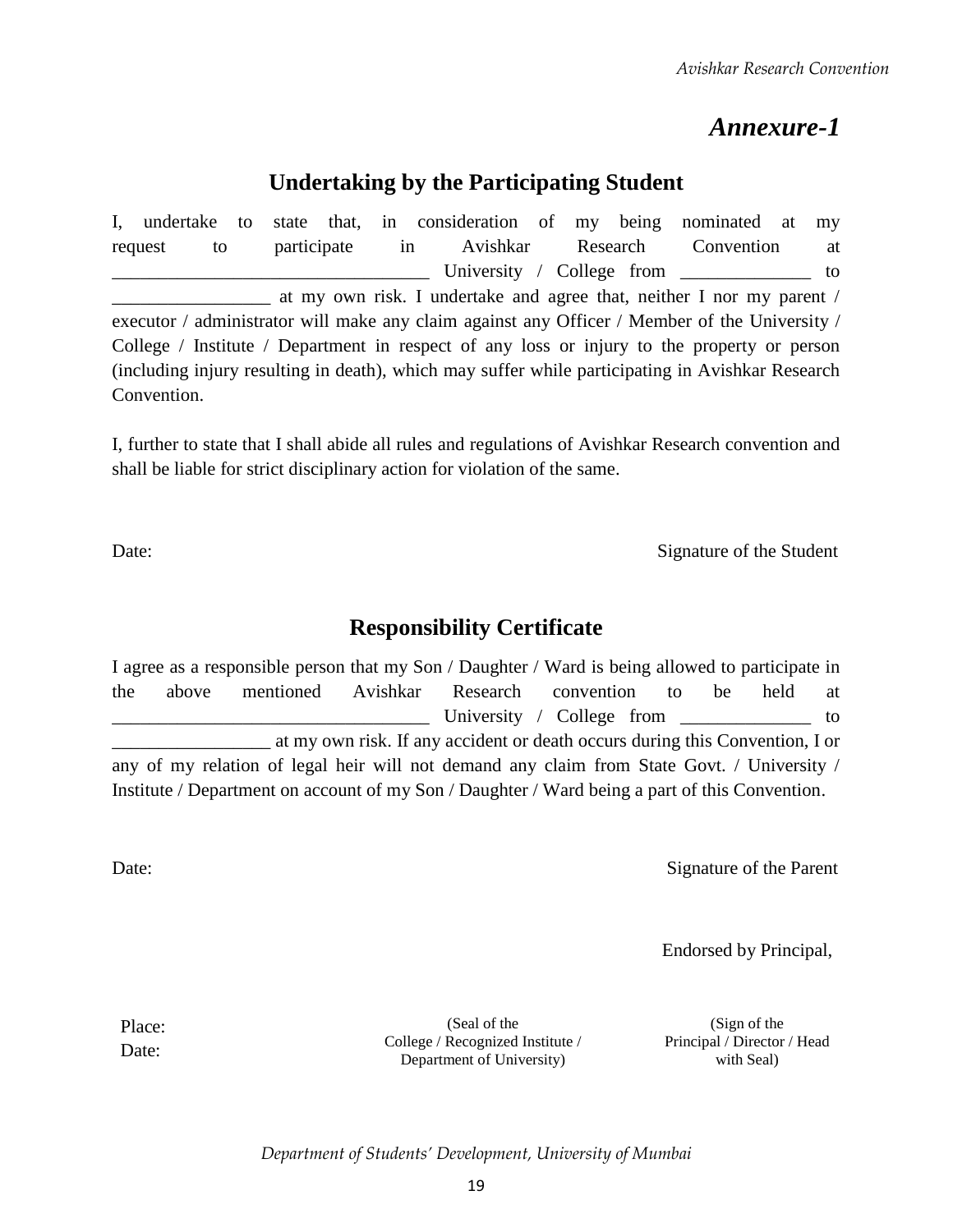# *Annexure-2*

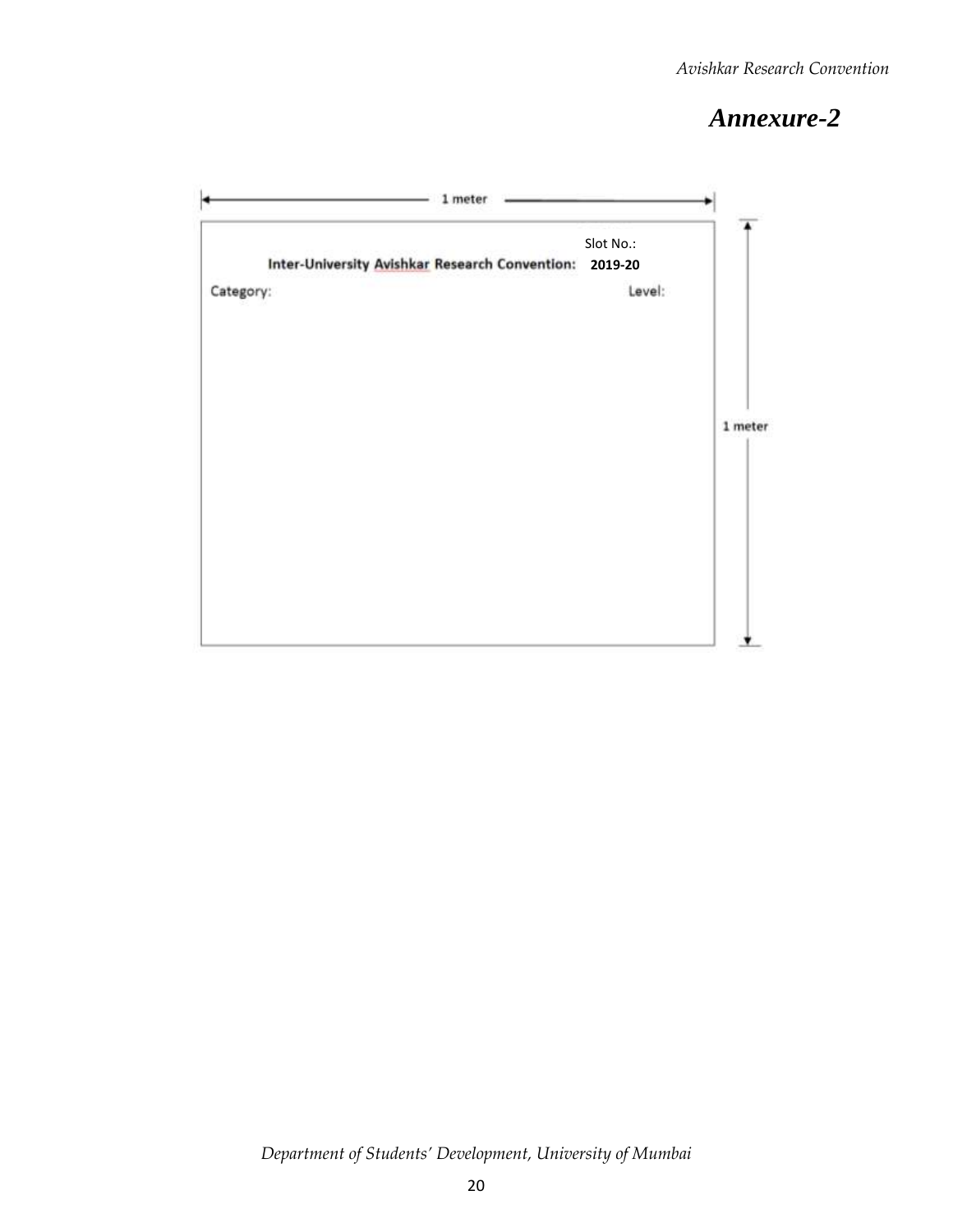# *Annexure-3*

| Inter-University Avishkar Research Convention: 2019-20 |        |
|--------------------------------------------------------|--------|
| Category:                                              | Level: |
|                                                        |        |
|                                                        |        |
|                                                        |        |
|                                                        |        |
|                                                        |        |
|                                                        |        |
|                                                        |        |
|                                                        |        |
|                                                        |        |
|                                                        |        |
|                                                        |        |
|                                                        |        |
| Slot No.:                                              |        |
|                                                        |        |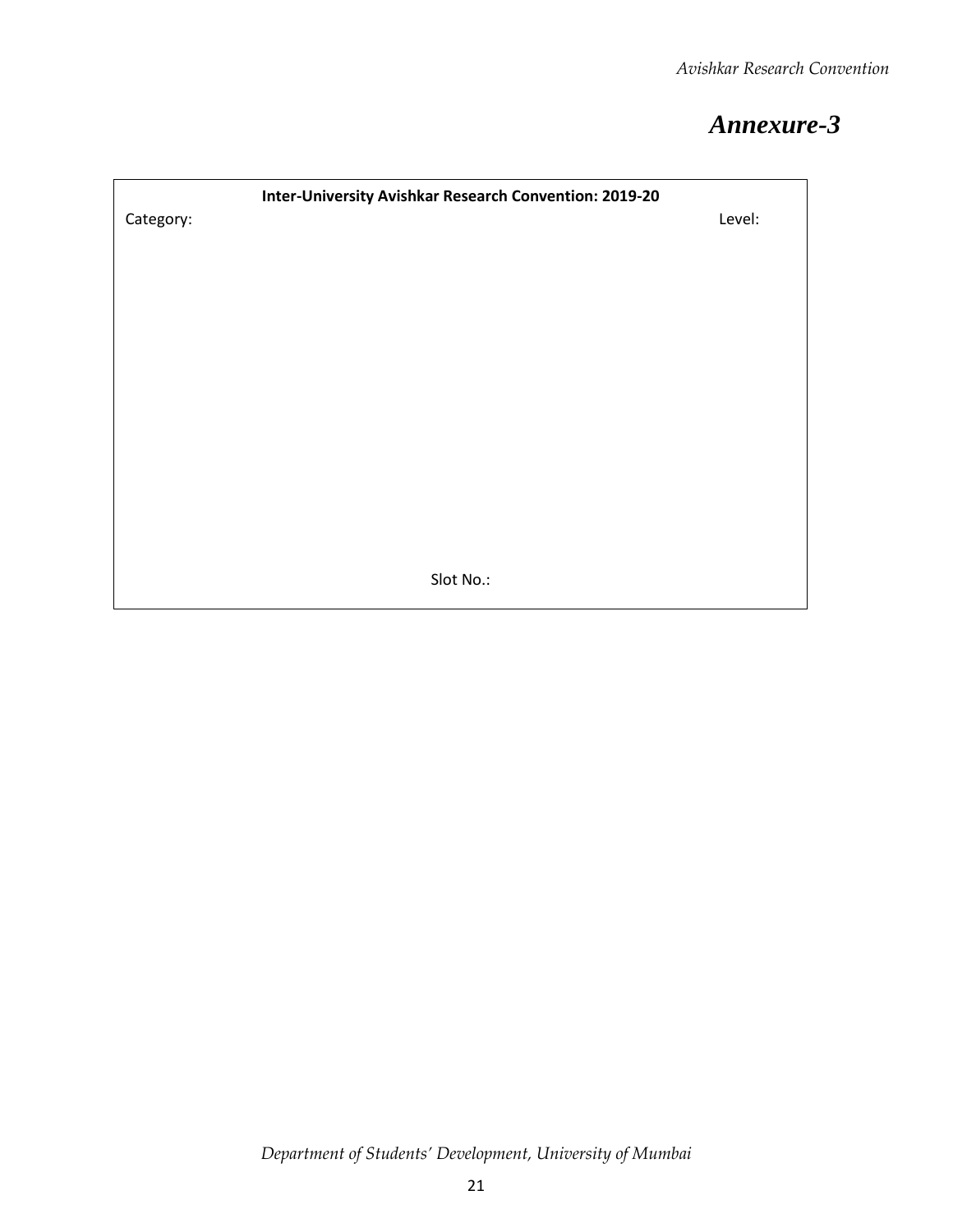# *Annexure-4A*

# **Report on Zonal / District Avishkar Research Convention**

#### **Details of Organizing College, Zone and District Co-ordinator/Co-coordinator**

| Date of the Convention                    |  |
|-------------------------------------------|--|
| Zone                                      |  |
| Name of the Organizing College            |  |
| Address of the Organizing College         |  |
| Contact Nos. of the Organizing College    |  |
| Email of the Organizing College           |  |
| Name of the Principal                     |  |
| Mobile No. of the Principal               |  |
| Name of the Teacher Co-ordinator          |  |
| Mobile No. of the Teacher Co-ordinator    |  |
| Name of the District Co-ordinator         |  |
| Mobile No. of the District Co-ordinator   |  |
| Name of the District Co-coordinator       |  |
| Mobile No. of the District Co-coordinator |  |

#### **Details of Inaugural Ceremony**

| Name of Chief Guest with Designation |  |
|--------------------------------------|--|
| Name of President with Designation   |  |
| Name/s of Other Dignitaries          |  |
| with Designation                     |  |

#### **Details of Certificate Distribution Ceremony**

| Name of Chief Guest with Designation |  |
|--------------------------------------|--|
| Name of President with Designation   |  |
| Name/s of Other Dignitaries with     |  |
| Designation                          |  |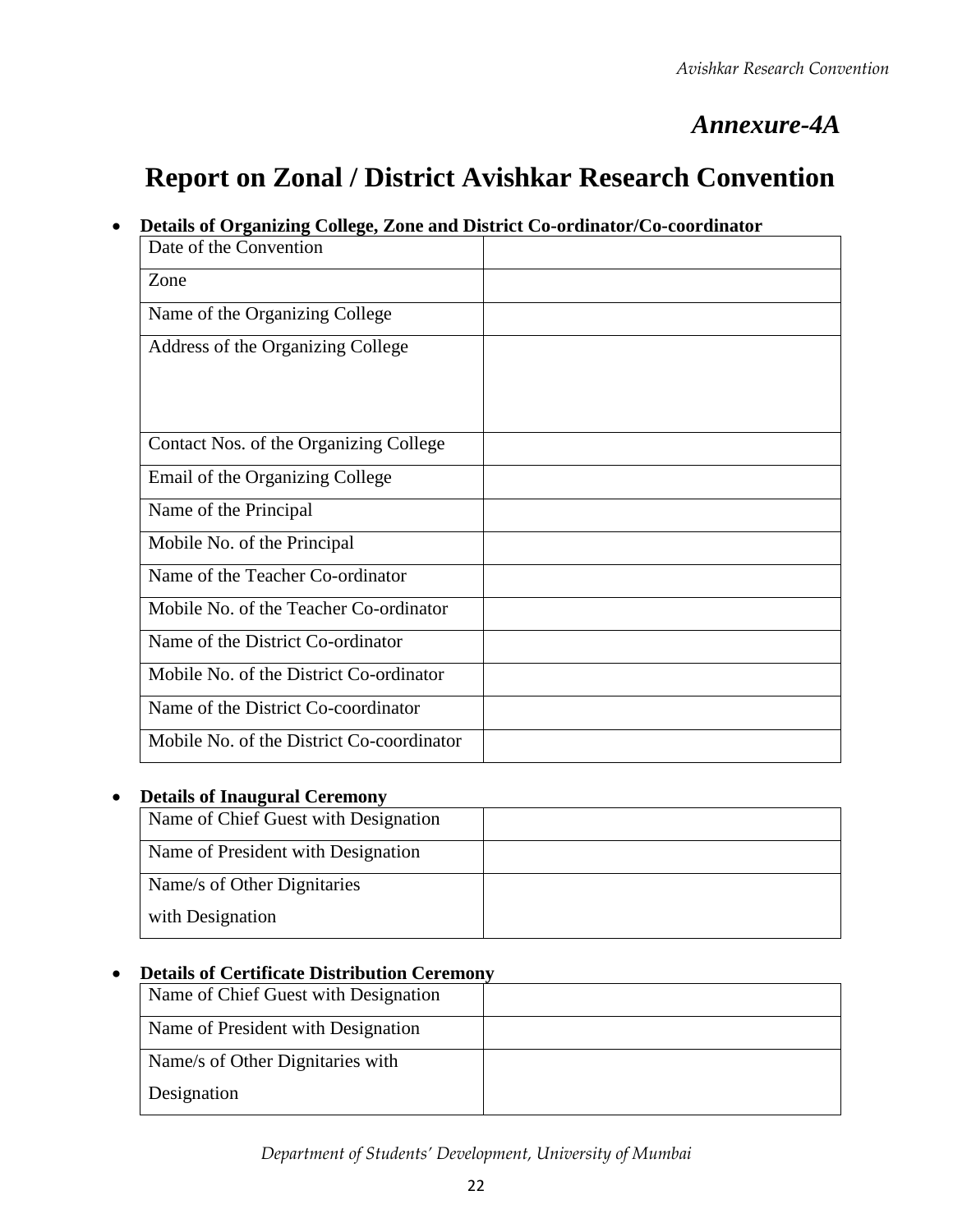| Sr. | Categories                              | No. of Research Projects |           |            | Total No. of |           |
|-----|-----------------------------------------|--------------------------|-----------|------------|--------------|-----------|
| No. |                                         |                          | Presented |            |              | Research  |
|     |                                         | UG                       | PG.       | <b>PPG</b> | TH           | Projects  |
|     |                                         |                          |           |            |              | Presented |
|     | Humanities, Languages and Fine Arts     |                          |           |            |              |           |
| 2   | Commerce, Management and Law            |                          |           |            |              |           |
| 3   | <b>Pure Sciences</b>                    |                          |           |            |              |           |
| 4   | <b>Agriculture and Animal Husbandry</b> |                          |           |            |              |           |
| 5   | <b>Engineering and Technology</b>       |                          |           |            |              |           |
| 6   | Medicine and Pharmacy                   |                          |           |            |              |           |
|     | <b>Grand Total</b>                      |                          |           |            |              |           |

#### **Details of Participation (Research Project-wise)**

#### **Details of Participation (Student-wise)**

| Sr. | Categories                              | No. of Students Presented their |           |            | Total No. of    |           |
|-----|-----------------------------------------|---------------------------------|-----------|------------|-----------------|-----------|
| No. |                                         | <b>Research Projects</b>        |           |            | <b>Students</b> |           |
|     |                                         | <b>UG</b>                       | <b>PG</b> | <b>PPG</b> | <b>TH</b>       | Presented |
|     |                                         |                                 |           |            |                 | their     |
|     |                                         |                                 |           |            |                 | Research  |
|     |                                         |                                 |           |            |                 | Projects  |
|     | Humanities, Languages and Fine Arts     |                                 |           |            |                 |           |
| 2   | Commerce, Management and Law            |                                 |           |            |                 |           |
| 3   | <b>Pure Sciences</b>                    |                                 |           |            |                 |           |
| 4   | <b>Agriculture and Animal Husbandry</b> |                                 |           |            |                 |           |
| 5   | <b>Engineering and Technology</b>       |                                 |           |            |                 |           |
| 6   | Medicine and Pharmacy                   |                                 |           |            |                 |           |
|     | <b>Grand Total</b>                      |                                 |           |            |                 |           |

#### **Details of Research Projects Selected for Inter-Zonal / Inter-District Avishkar Research Convention**

| Sr. | Categories                              | No. of Research Projects |          |            | Total No. of |          |
|-----|-----------------------------------------|--------------------------|----------|------------|--------------|----------|
| No. |                                         |                          | Selected |            |              | Research |
|     |                                         | <b>UG</b>                | PG       | <b>PPG</b> | <b>TH</b>    | Projects |
|     |                                         |                          |          |            |              | Selected |
|     | Humanities, Languages and Fine Arts     |                          |          |            |              |          |
| 2   | Commerce, Management and Law            |                          |          |            |              |          |
| 3   | <b>Pure Sciences</b>                    |                          |          |            |              |          |
| 4   | <b>Agriculture and Animal Husbandry</b> |                          |          |            |              |          |
| 5   | <b>Engineering and Technology</b>       |                          |          |            |              |          |
| 6   | Medicine and Pharmacy                   |                          |          |            |              |          |
|     | <b>Grand Total</b>                      |                          |          |            |              |          |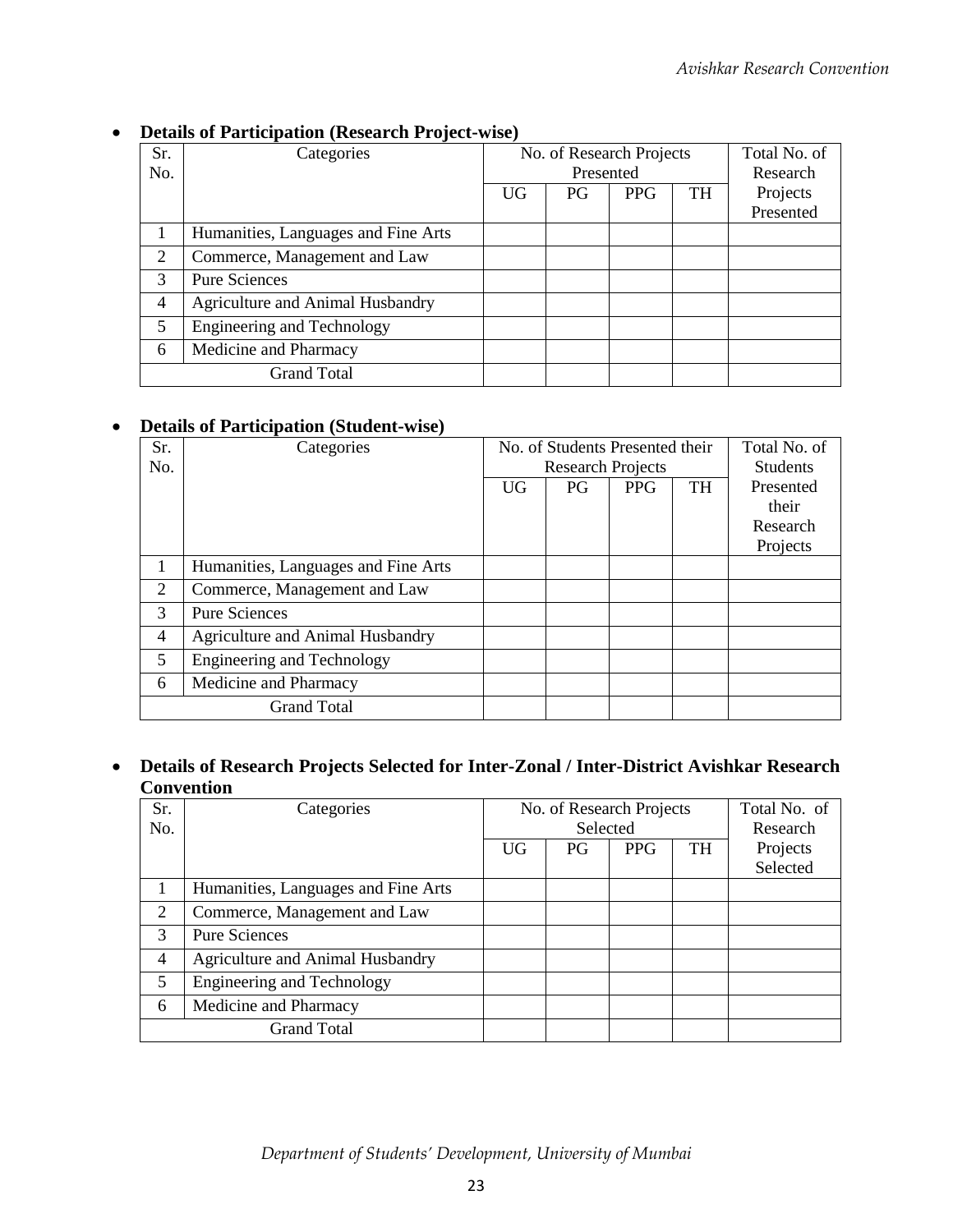**Details of Students Selected for Inter-Zonal / Inter-District Avishkar Research Convention** 

| Sr. | Categories                              | No. of Students whose Research |                       |            | Total No. |                 |
|-----|-----------------------------------------|--------------------------------|-----------------------|------------|-----------|-----------------|
| No. |                                         |                                | Projects are Selected |            |           | Research        |
|     |                                         | <b>UG</b>                      | PG                    | <b>PPG</b> | <b>TH</b> | <b>Students</b> |
|     | Humanities, Languages and Fine Arts     |                                |                       |            |           |                 |
| 2   | Commerce, Management and Law            |                                |                       |            |           |                 |
| 3   | <b>Pure Sciences</b>                    |                                |                       |            |           |                 |
| 4   | <b>Agriculture and Animal Husbandry</b> |                                |                       |            |           |                 |
| 5   | <b>Engineering and Technology</b>       |                                |                       |            |           |                 |
| 6   | Medicine and Pharmacy                   |                                |                       |            |           |                 |
|     | <b>Grand Total</b>                      |                                |                       |            |           |                 |

(Seal of Organizing College)

| <b>District Co-ordinator,</b> |
|-------------------------------|
| <b>Avishkar Research</b>      |
| Convention                    |

**District Co-coordinator, Avishkar Research Convention**

**Principal, Organizing College**

Place:

Date: / / 201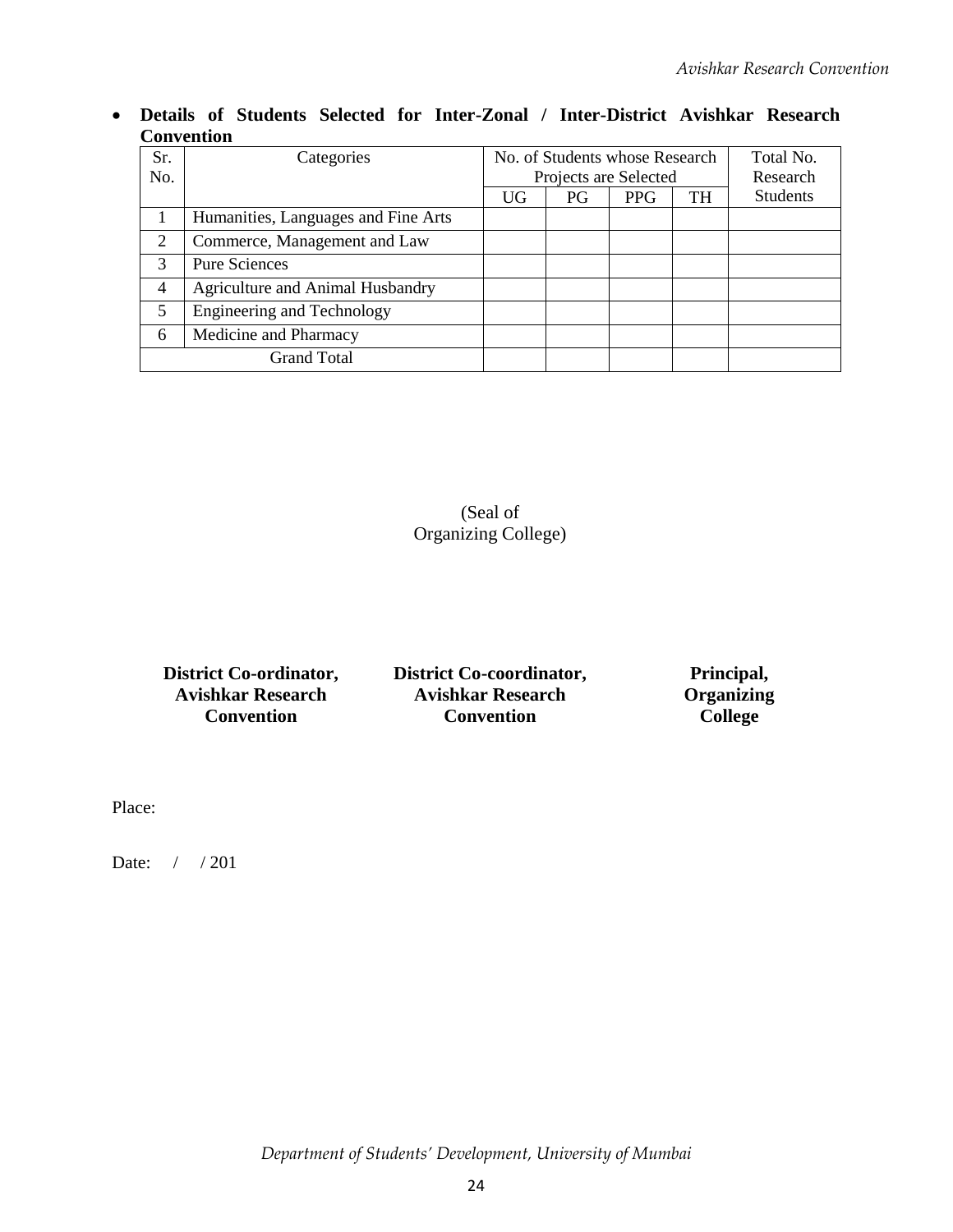# *Annexure-4B*

# **Report on University Avishkar Research Convention**

### **Details of Organizing College and District Co-ordinator/Co-coordinator**

| Date of the Convention                    |  |
|-------------------------------------------|--|
| Name of the Organizing College            |  |
| Address of the Organizing College         |  |
|                                           |  |
|                                           |  |
| Contact Nos. of the Organizing College    |  |
| Email of the Organizing College           |  |
| Name of the Principal                     |  |
| Mobile No. of the Principal               |  |
| Name of the Teacher Co-ordinator          |  |
| Mobile No. of the Teacher Co-ordinator    |  |
| Name of the District Co-ordinator         |  |
| Mobile No. of the District Co-ordinator   |  |
| Name of the District Co-coordinator       |  |
| Mobile No. of the District Co-coordinator |  |

#### **Details of Inaugural Ceremony**

| Name of Chief Guest with Designation |  |
|--------------------------------------|--|
| Name of President with Designation   |  |
| Name/s of Other Dignitaries          |  |
| with Designation                     |  |

#### **Details of Certificate Distribution Ceremony**

| Name of Chief Guest with Designation |  |
|--------------------------------------|--|
| Name of President with Designation   |  |
| Name/s of Other Dignitaries with     |  |
| Designation                          |  |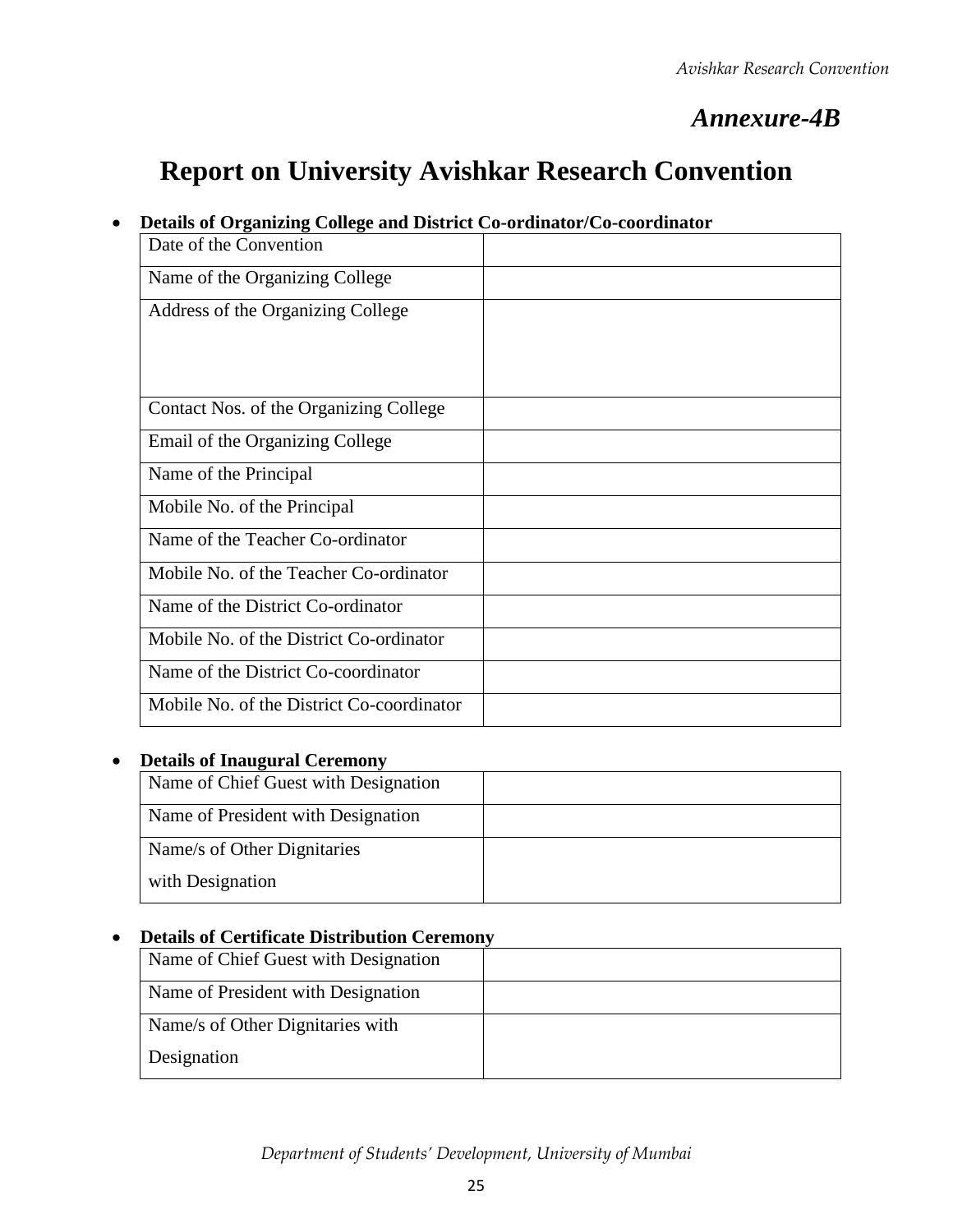| Sr. | Categories                              | No. of Research Projects |     |            |           | Total No. of |
|-----|-----------------------------------------|--------------------------|-----|------------|-----------|--------------|
| No. |                                         | Presented                |     |            |           | Research     |
|     |                                         | <b>UG</b>                | PG. | <b>PPG</b> | <b>TH</b> | Projects     |
|     |                                         |                          |     |            |           | Presented    |
|     | Humanities, Languages and Fine Arts     |                          |     |            |           |              |
| 2   | Commerce, Management and Law            |                          |     |            |           |              |
| 3   | <b>Pure Sciences</b>                    |                          |     |            |           |              |
| 4   | <b>Agriculture and Animal Husbandry</b> |                          |     |            |           |              |
| 5   | Engineering and Technology              |                          |     |            |           |              |
| 6   | Medicine and Pharmacy                   |                          |     |            |           |              |
|     | <b>Grand Total</b>                      |                          |     |            |           |              |

### **Details of Participation (Research Project-wise)**

#### **Details of Participation (Student-wise)**

| Sr. | Categories                              |                          | No. of Students Presented their | Total No. of |           |                 |
|-----|-----------------------------------------|--------------------------|---------------------------------|--------------|-----------|-----------------|
| No. |                                         | <b>Research Projects</b> |                                 |              |           | <b>Students</b> |
|     |                                         | <b>UG</b>                | PG                              | <b>PPG</b>   | <b>TH</b> | Presented       |
|     |                                         |                          |                                 |              |           | their           |
|     |                                         |                          |                                 |              |           | Research        |
|     |                                         |                          |                                 |              |           | Projects        |
|     | Humanities, Languages and Fine Arts     |                          |                                 |              |           |                 |
| 2   | Commerce, Management and Law            |                          |                                 |              |           |                 |
| 3   | <b>Pure Sciences</b>                    |                          |                                 |              |           |                 |
| 4   | <b>Agriculture and Animal Husbandry</b> |                          |                                 |              |           |                 |
| 5   | <b>Engineering and Technology</b>       |                          |                                 |              |           |                 |
| 6   | Medicine and Pharmacy                   |                          |                                 |              |           |                 |
|     | <b>Grand Total</b>                      |                          |                                 |              |           |                 |

#### **Details of Research Projects Selected for State Inter-University Avishkar Research Convention**

| Sr. | Categories                          | No. of Research Projects |    |            |           | Total No. of |
|-----|-------------------------------------|--------------------------|----|------------|-----------|--------------|
| No. |                                     | Selected                 |    |            |           | Research     |
|     |                                     | UG                       | PG | <b>PPG</b> | <b>TH</b> | Projects     |
|     |                                     |                          |    |            |           | Selected     |
|     | Humanities, Languages and Fine Arts |                          |    |            |           |              |
| 2   | Commerce, Management and Law        |                          |    |            |           |              |
| 3   | <b>Pure Sciences</b>                |                          |    |            |           |              |
| 4   | Agriculture and Animal Husbandry    |                          |    |            |           |              |
| 5   | <b>Engineering and Technology</b>   |                          |    |            |           |              |
| 6   | Medicine and Pharmacy               |                          |    |            |           |              |
|     | <b>Grand Total</b>                  |                          |    |            |           |              |